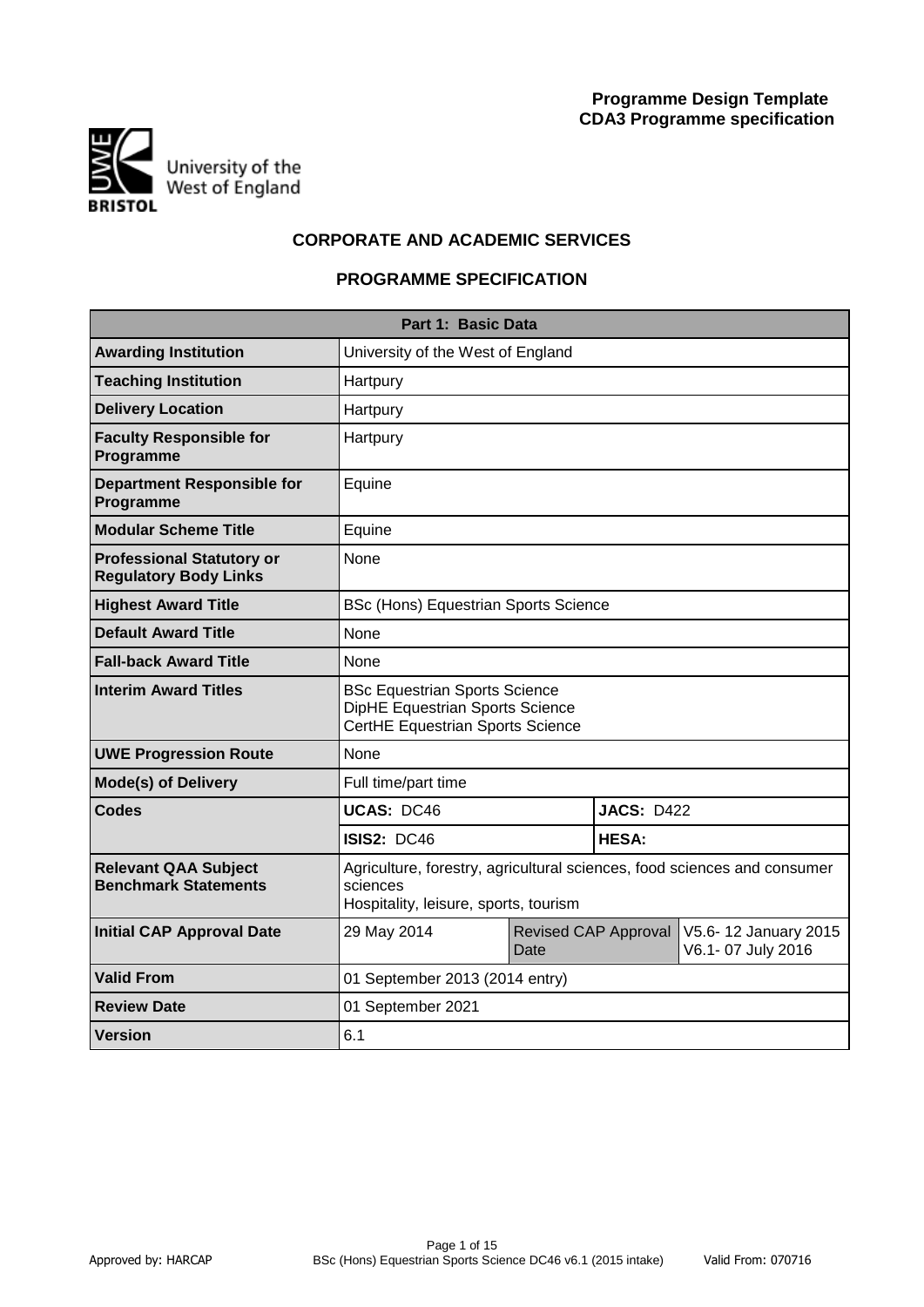# **Part 2: Educational Aims of the Programme**

The Equestrian Sports Science programme is a three year full time degree which offers students a unique opportunity to investigate both the human and equine athlete, and enhance their career prospects, fully supported by reputable staff and facilities. This programme will deliver focused and specialist study concentrating on both the horses and the riders performance.

## **General aims:**

The programme will enable students to:

- 1 Develop a knowledge and understanding of equestrian and interdisciplinary sport and exercise concepts theories and approaches.
- 2 Develop an understanding of the scientific principles that govern biological, physical, sociological stressors in an equestrian sports context.
- 3 Provide an applied science programme of study in the field of equine science and sports science underpinned by staff research, consultancy and scholarship.
- 4 Provide an opportunity for undergraduate students to develop and realise their potential.
- 5 Enable students to develop their capacity for critical analytical thought.
- 6 Enable students to develop transferable skills.
- 7 Prepare students for employment and/or further research.
- 8 Provide a highly scientific programme that conforms to University requirements on quality assurance, management and enhancement.

## **Specific aims:**

The specific aims of the programme are to:

- 1 Enable students to develop in depth subject specific knowledge to understand the multidisciplinary area of sports science and apply these principles to equestrian sports.
- 2 Enable students to become involved in new and developing areas of research relating to sports performance and the equestrian athlete.
- 3 Familiarise students with the physical resources and techniques necessary for appraisal and interaction of equine and human athletic performance.
- 4 Demonstrate investigative skills necessary to undertake independent investigations in the area of equestrian sports sciences.

Programme requirements for the purpose of Higher Education Achievement Record (HEAR)

Graduates from the BSc (Hons) Equestrian Sports Science programme will have gained a thorough knowledge of multidisciplinary areas of sports science and will be able to apply this specifically in an equestrian context. From this programme, students will be able to not only apply their knowledge to the horse and rider, but also to wider sporting disciplines and will be able to progress to careers in both equestrian sports and general sporting sectors.

Students will have been required to pass core modules that contain information on human and equine anatomy and exercise physiology, nutrition, and research methods. Students will have also completed an independent scientific investigation. In addition to these core subject areas, equestrian sports science students will have undertaken modules that specifically investigate equestrian sport and the development of research on both the horse-rider and equine athletes which is unique to this programme. Optional modules include a variety of multidisciplinary subject areas such as equitation science, fitness and conditioning, human and equine therapy, and sports psychology.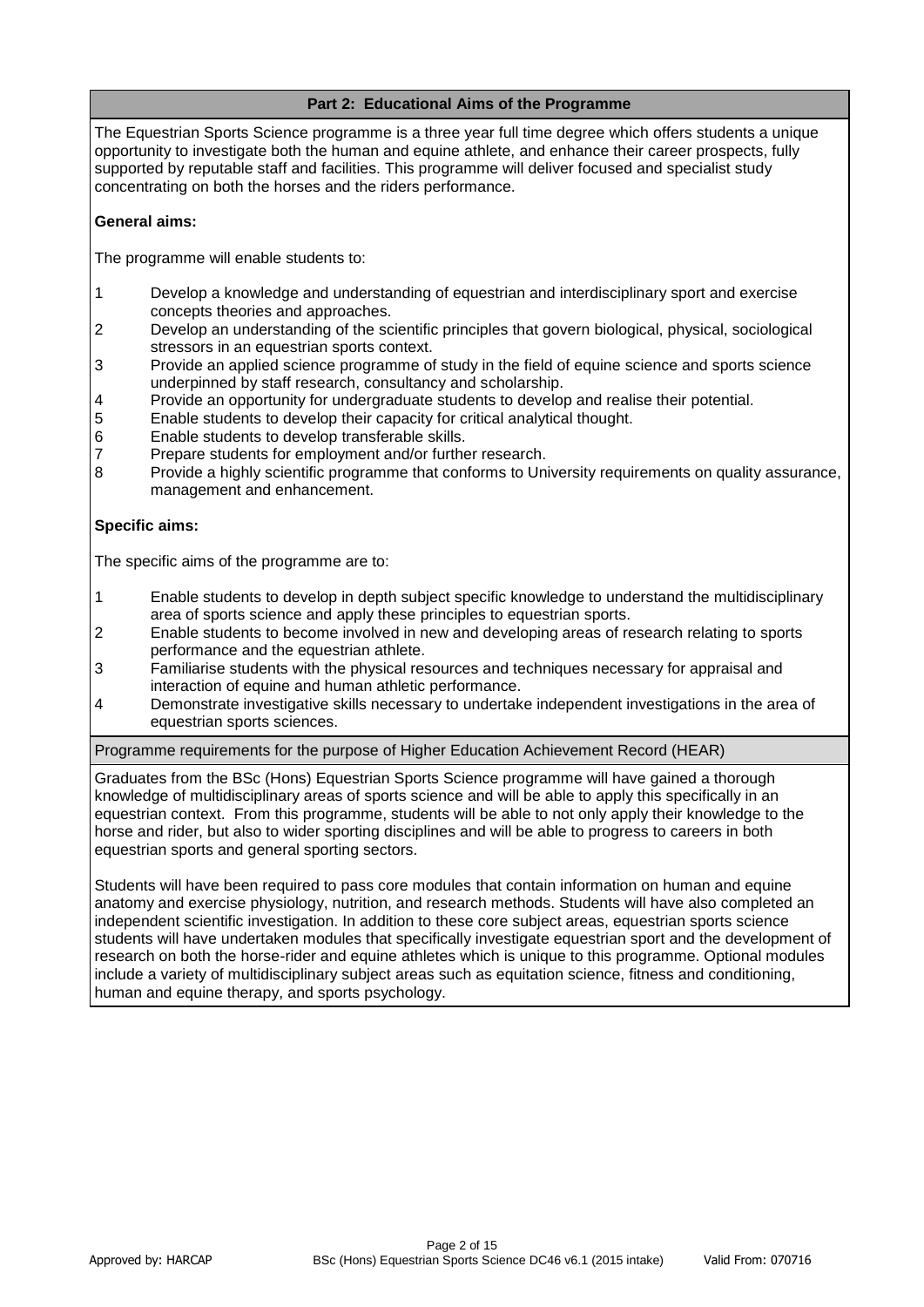|                |                                                                                                                                                                                                                                                                                                                                                                                                            |                           |                                                     |                                   |            |                                               |                         |                            |                             |                                |                     |                              |                     |                     |                            |                  |                                |                     | Part 3: Learning Outcomes of the Programme |                  |                                        |                                      |                                              |                            |                                        |                                         |                                  |                                                                 |                                 |                                   |                        |                          |                                      |            |                                                                            |
|----------------|------------------------------------------------------------------------------------------------------------------------------------------------------------------------------------------------------------------------------------------------------------------------------------------------------------------------------------------------------------------------------------------------------------|---------------------------|-----------------------------------------------------|-----------------------------------|------------|-----------------------------------------------|-------------------------|----------------------------|-----------------------------|--------------------------------|---------------------|------------------------------|---------------------|---------------------|----------------------------|------------------|--------------------------------|---------------------|--------------------------------------------|------------------|----------------------------------------|--------------------------------------|----------------------------------------------|----------------------------|----------------------------------------|-----------------------------------------|----------------------------------|-----------------------------------------------------------------|---------------------------------|-----------------------------------|------------------------|--------------------------|--------------------------------------|------------|----------------------------------------------------------------------------|
|                | The award route provides opportunities for students to develop and demonstrate knowledge and understanding, qualities,<br>skills and other attributes in the following areas:                                                                                                                                                                                                                              |                           |                                                     |                                   |            |                                               |                         |                            |                             |                                |                     |                              |                     |                     |                            |                  |                                |                     |                                            |                  |                                        |                                      |                                              |                            |                                        |                                         |                                  |                                                                 |                                 |                                   |                        |                          |                                      |            |                                                                            |
|                | <b>Learning Outcomes:</b>                                                                                                                                                                                                                                                                                                                                                                                  | Equine Functional Anatomy | Sports<br>and<br>Introduction to Functional Anatomy | Introduction to Equestrian Sports | Equitation | Introduction to Sport and Exercise Psychology | <b>Animal Nutrition</b> | Equine Exercise Physiology | Horse and Rider Performance | Undergraduate Research Process | Advanced Equitation | Fitness Training and Testing | Exercise Physiology | The Injured Athlete | Soft Tissue Techniques     | Equine Nutrition | Equine Diagnostics and Therapy | Equine Biomechanics | Sport Psychology                           | Sports Nutrition | International Academic Study Portfolio | International Academic Study Project | nternational Academic Study Extended Project | Undergraduate Dissertation | Advances in Horse and Rider Performanc | Contemporary Issues in Equestrian Sport | Equine Nutrition for Performance | Applied, Sport and Exercise Physiology.<br>Performance Analysis | Undergraduate Independent Study | Equine Therapy and Rehabilitation | Equine Sports Medicine | Sports Injury Assessment | Injury Prevention and Rehabilitation |            | Sport Psychology in Action<br>Contemporary Practice in Sports Conditioning |
|                | A) Knowledge and understanding of:                                                                                                                                                                                                                                                                                                                                                                         |                           |                                                     |                                   |            |                                               |                         |                            |                             |                                |                     |                              |                     |                     |                            |                  |                                |                     |                                            |                  |                                        |                                      |                                              |                            |                                        |                                         |                                  |                                                                 |                                 |                                   |                        |                          |                                      |            |                                                                            |
| $\mathbf{1}$   | A working understanding, and<br>a critical awareness of<br>problems and/or new insights<br>in the arena of equestrian<br>sports science including issues<br>pertaining to professional<br>practice including core areas:<br>Human and Equine<br>Anatomy and Physiology<br>Human and Equine<br>٠<br><b>Exercise Physiology</b><br>Horse and Rider<br>Performance<br><b>Research Process</b><br>Dissertation |                           |                                                     |                                   |            |                                               |                         |                            |                             |                                |                     |                              |                     |                     |                            |                  |                                |                     |                                            |                  |                                        |                                      |                                              |                            |                                        |                                         |                                  |                                                                 |                                 |                                   |                        |                          |                                      |            |                                                                            |
| $\overline{c}$ | A comprehensive<br>understanding of techniques<br>applicable to research in the<br>area of equestrian sports<br>science leading to potential<br>publication or advanced<br>scholarship                                                                                                                                                                                                                     |                           |                                                     |                                   |            |                                               |                         |                            |                             | ! √                            |                     |                              |                     |                     |                            |                  |                                |                     |                                            |                  |                                        |                                      |                                              |                            |                                        |                                         |                                  |                                                                 |                                 |                                   |                        |                          |                                      | $\sqrt{ }$ |                                                                            |
| 3              | An innovative and individual<br>approach to the application of<br>knowledge gained during the<br>programme, together with a<br>practical understanding of how<br>established techniques of<br>research and enquiry are used<br>to create and interpret<br>knowledge between equine<br>science and sports science<br>disciplines.<br>(B) Intellectual Skills                                                |                           |                                                     |                                   |            |                                               |                         |                            |                             |                                |                     |                              |                     |                     |                            |                  |                                |                     |                                            |                  |                                        |                                      | $\sqrt{}$                                    |                            |                                        |                                         |                                  |                                                                 |                                 |                                   |                        |                          | ÷ν                                   | $\sqrt{ }$ |                                                                            |
|                | Seek, identify, describe and                                                                                                                                                                                                                                                                                                                                                                               |                           |                                                     |                                   |            |                                               |                         |                            |                             |                                |                     |                              |                     |                     |                            |                  |                                |                     |                                            |                  |                                        |                                      |                                              |                            |                                        |                                         |                                  |                                                                 |                                 |                                   |                        |                          |                                      | $\sqrt{ }$ |                                                                            |
|                | interpret appropriate<br>information relating to human<br>and equine sports science.                                                                                                                                                                                                                                                                                                                       |                           |                                                     |                                   |            |                                               |                         |                            |                             |                                |                     |                              |                     |                     |                            |                  |                                |                     |                                            |                  |                                        |                                      |                                              |                            |                                        |                                         |                                  |                                                                 |                                 |                                   |                        |                          |                                      |            |                                                                            |
| 2              | Critically appraise evidence in<br>the underpinning of arguments.                                                                                                                                                                                                                                                                                                                                          |                           |                                                     |                                   |            |                                               |                         |                            | ┊√                          |                                |                     |                              |                     |                     | ┆ <b>ヽ</b> ┆ヽ┆ヽ┆ヽ┆ヽ┆ヽ┆ヽ┆ヽ┆ |                  |                                |                     |                                            |                  |                                        |                                      |                                              |                            | $\frac{1}{2}$                          | $\sqrt{ }$                              |                                  |                                                                 |                                 |                                   |                        |                          |                                      |            |                                                                            |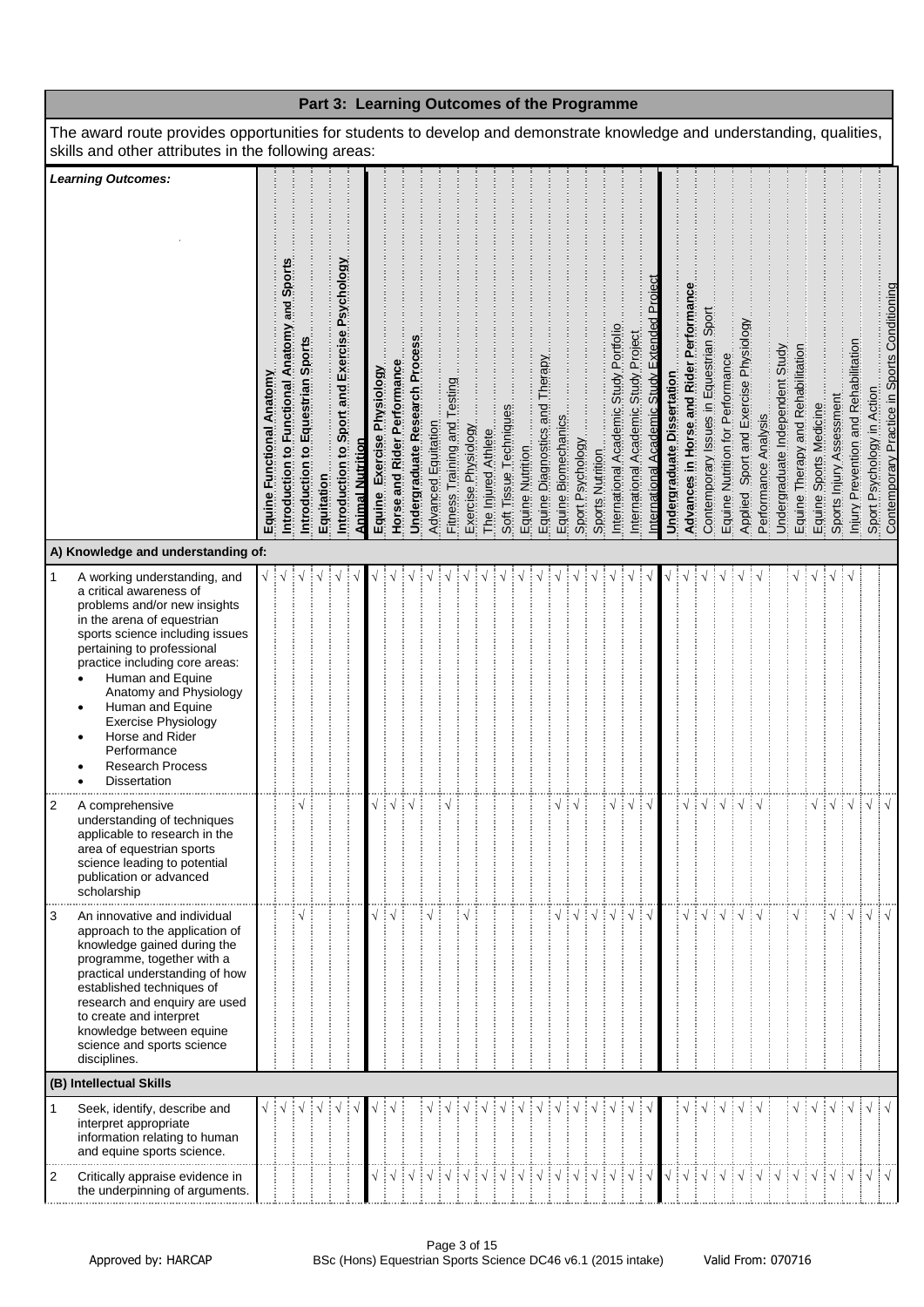|                | <b>Learning Outcomes:</b>                                                                                                                                                           |                                        |                                                    |                                                |            |                                                  |                  |                                  |                                |                             |                     |                                |                     |                     |                        |                  |                                         |                     |                  |                                        |                                            |                                               |                                                      |                                  |                                                         |                                         |                                  |                                          |                         |                                 |                                   |                        |                                   |                                                 |                               |                                              |
|----------------|-------------------------------------------------------------------------------------------------------------------------------------------------------------------------------------|----------------------------------------|----------------------------------------------------|------------------------------------------------|------------|--------------------------------------------------|------------------|----------------------------------|--------------------------------|-----------------------------|---------------------|--------------------------------|---------------------|---------------------|------------------------|------------------|-----------------------------------------|---------------------|------------------|----------------------------------------|--------------------------------------------|-----------------------------------------------|------------------------------------------------------|----------------------------------|---------------------------------------------------------|-----------------------------------------|----------------------------------|------------------------------------------|-------------------------|---------------------------------|-----------------------------------|------------------------|-----------------------------------|-------------------------------------------------|-------------------------------|----------------------------------------------|
|                |                                                                                                                                                                                     | Equine Functional Anatomy              | and Sport<br>Anatomy<br>Introduction to Functional | Equestrian Sport<br>$\mathbf{S}$<br>Introducti | Equitation | to Sport and Exercise Psychology<br>Introduction | Animal Nutrition | Physiology<br>Exercise<br>Equine | and Rider Performance<br>Horse | Undergraduate Research Proc | Advanced Equitation | esting<br>Fitness Training and | Exercise Physiology | The Injured Athlete | Soft Tissue Techniques | Equine Nutrition | herapy<br>pue<br>Diagnostics<br>Equine. | Equine Biomechanics | Sport Psychology | Sports Nutrition                       | Portfoli<br>Study<br>nternational Academic | Project<br>Study.<br>Academic<br>nternational | Projec<br>Extended<br>Academic Study<br>nternational | ssertation<br>ه<br>Undergraduate | Advances in Horse and Rider Performan                   | Contemporary Issues in Equestrian Sport | Equine Nutrition for Performance | Sport and Exercise Physiology<br>Applied | Analysis<br>Performance | Undergraduate Independent Study | Equine Therapy and Rehabilitation | Equine Sports Medicine | ssessment<br>Sports Injury A      | Prevention and Rehabilitation<br><u>Miniury</u> | Psychology in Action<br>Sport | Contemporary Practice in Sports Conditioning |
| 3              | Apply sound and justified<br>theoretical knowledge to novel<br>situations.<br>.                                                                                                     |                                        |                                                    |                                                |            |                                                  |                  |                                  |                                |                             | $\sqrt{ }$          |                                |                     |                     | $\sqrt{}$              | $\sqrt{ }$       |                                         |                     |                  |                                        | $\sqrt{ }$                                 |                                               |                                                      |                                  |                                                         |                                         |                                  |                                          |                         |                                 |                                   |                        | $\sqrt{}$                         | ⊟ √                                             | $\sqrt{}$                     | $\sqrt{ }$                                   |
| 4              | Design, critique and analyse<br>information to test a scientific<br>hypothesis relating to the field<br>of equine sports science.                                                   |                                        |                                                    |                                                |            |                                                  |                  |                                  |                                |                             |                     |                                |                     |                     |                        |                  |                                         |                     |                  |                                        |                                            | $\sqrt{ }$                                    | ∶√                                                   |                                  |                                                         |                                         |                                  |                                          |                         |                                 |                                   |                        | √ ∔√                              |                                                 | $\sqrt{}$                     | $\sqrt{ }$                                   |
| 5              | Use statistical means to<br>support arguments and to<br>investigate theories relating to<br>equine sports science.                                                                  |                                        |                                                    |                                                |            |                                                  |                  |                                  |                                |                             |                     |                                |                     |                     |                        |                  |                                         |                     |                  |                                        |                                            |                                               |                                                      |                                  |                                                         |                                         |                                  |                                          |                         |                                 |                                   |                        |                                   | $\sqrt{ }$                                      | $\sqrt{2}$                    | $\sqrt{ }$                                   |
| 6              | Demonstrate confidence in<br>analysing current situations,<br>identifying strengths and<br>weaknesses and developing an<br>alternative strategy.                                    |                                        |                                                    |                                                |            |                                                  |                  |                                  | √ ∔√                           | ┆√                          | ┊√                  | $\sqrt{ }$                     |                     |                     | $\sqrt{ }$             | $\sqrt{ }$       | $\sqrt{ }$                              | ∔ √                 | ÷ν               | $\frac{1}{2}$                          | ‡√                                         | ┆√                                            | ┊√                                                   | $\sqrt{ }$                       | ┆√                                                      | $\sqrt{ }$                              | $\sqrt{ }$                       |                                          |                         | $\sqrt{ }$                      | $\sqrt{ }$                        | $\sqrt{ }$             | $\mathbf{1} \vee \mathbf{1} \vee$ |                                                 | $\sqrt{}$                     | $\sqrt{}$                                    |
| 7              | Debate and analyse key issues<br>within equestrian sports<br>science in relation to advances<br>on fundamental principles,<br>using evidence to support the<br>analysis.            |                                        |                                                    |                                                |            |                                                  |                  |                                  | ٦                              |                             |                     |                                |                     |                     |                        |                  |                                         |                     |                  |                                        | V                                          | ┊√                                            | ∶√                                                   |                                  | $\sqrt{}$                                               | N                                       |                                  |                                          |                         |                                 |                                   |                        |                                   |                                                 |                               |                                              |
|                | (C) Subject/Professional/Practical Skills                                                                                                                                           |                                        |                                                    |                                                |            |                                                  |                  |                                  |                                |                             |                     |                                |                     |                     |                        |                  |                                         |                     |                  |                                        |                                            |                                               |                                                      |                                  |                                                         |                                         |                                  |                                          |                         |                                 |                                   |                        |                                   |                                                 |                               |                                              |
| $\mathbf{1}$   | Discuss the key principles<br>relating to human and equine<br>functional anatomy.                                                                                                   | $\sqrt{\frac{1}{2}}\sqrt{\frac{1}{2}}$ |                                                    | $\sqrt{}$                                      | ∄√         |                                                  |                  |                                  |                                |                             |                     |                                |                     |                     |                        |                  |                                         |                     |                  |                                        |                                            |                                               |                                                      |                                  |                                                         |                                         |                                  |                                          |                         |                                 |                                   |                        |                                   | ÷√                                              |                               |                                              |
| 2              | Demonstrate basic skills in<br>laboratory protocols and<br>procedures.                                                                                                              | $\sqrt{}$                              |                                                    |                                                |            |                                                  |                  |                                  |                                |                             |                     |                                |                     |                     |                        |                  |                                         |                     |                  | $\sqrt{\frac{1}{2}}\sqrt{\frac{1}{2}}$ |                                            | ┊√                                            | ┆√                                                   |                                  |                                                         |                                         |                                  |                                          |                         |                                 |                                   |                        | $\sqrt{2}$                        |                                                 |                               | $\sqrt{}$                                    |
| 3              | Show evidence of<br>understanding relating to the<br>key body functions and<br>systems that can be taken<br>forward to underpin specific<br>knowledge in further areas of<br>study. | $\sqrt{2}$                             |                                                    |                                                |            |                                                  |                  |                                  | √ i √                          |                             |                     |                                |                     |                     |                        |                  |                                         |                     |                  | √ i √                                  |                                            | $\sqrt{ }$                                    | ┊√                                                   |                                  | √ ∔                                                     | $\sqrt{ }$                              |                                  |                                          |                         |                                 |                                   |                        | $\sqrt{2}$                        |                                                 |                               | $\sqrt{ }$                                   |
| $\overline{4}$ | Develop a mind set that allows<br>the integration of general<br>exercise physiology principles<br>to the field of equestrian sports<br>science.                                     | $\sqrt{ }$                             |                                                    |                                                |            |                                                  |                  |                                  |                                |                             |                     |                                |                     |                     |                        |                  | $\sqrt{}$                               | ં√                  |                  |                                        | V                                          | ŧν                                            | ÷ν                                                   |                                  | $\sqrt{}$                                               |                                         | $\sqrt{}$                        | $\sqrt{ }$                               | ∶√                      |                                 |                                   |                        | $\sqrt{2}$                        |                                                 |                               | $\sqrt{}$                                    |
| 5              | Apply pre-existing knowledge<br>to the study of horse and rider<br>performance.                                                                                                     |                                        |                                                    |                                                |            |                                                  |                  |                                  |                                |                             |                     |                                |                     |                     |                        |                  |                                         | ┊√                  |                  | $\frac{1}{2}$                          | ों √                                       | ┆√                                            | $\frac{1}{2}$ $\sqrt{2}$                             | $\sqrt{ }$                       | $\frac{1}{2}$ $\sqrt{\frac{1}{2}}$ $\sqrt{\frac{1}{2}}$ |                                         | ┊√                               | $\frac{1}{2}$ $\sqrt{\frac{1}{2}}$       |                         | ┊√┊√                            |                                   |                        |                                   |                                                 | √                             |                                              |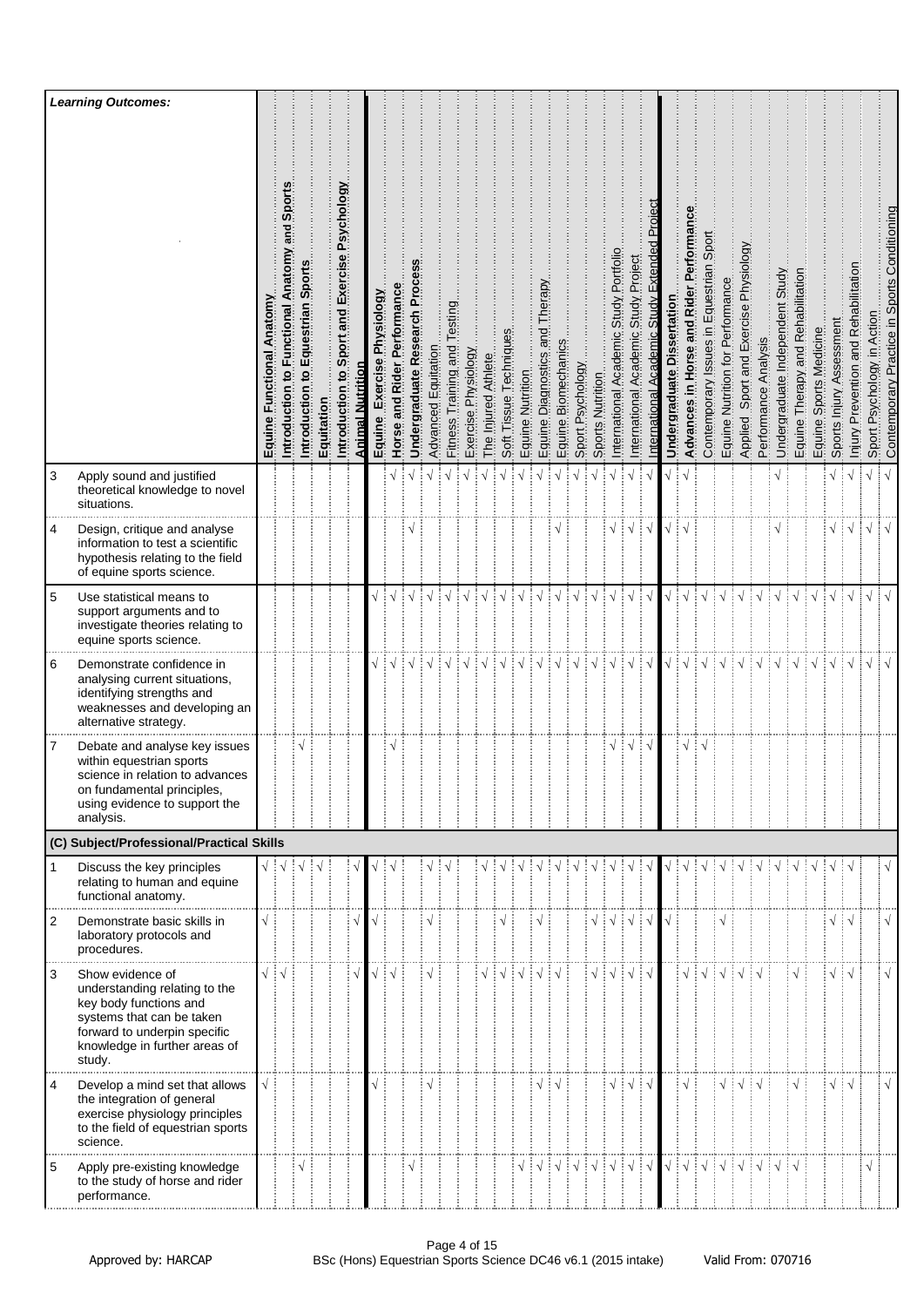|                | <b>Learning Outcomes:</b>                                                                                                                                                                   |                                        |                                                                                                                                                                                                                                                                                                                                                                                                                                                                                         |                                    |               |                                               |                  |                               |                                   |                                  |                                                                                                                                                                                                                                                                                                                                                                                                                                                                                                                                                          |                      |                     |                     |                        |                  |                                      |                          |                                                                                                               |                  |                                              |                                                         |                                               |                                  |                                                          |                                         |                                  |                                          |                         |                                 |                                   |                            |                                                                                                                                                                                                                                                                                                                                                                                                                                                                                                                                                      |                                               |                            |                                              |
|----------------|---------------------------------------------------------------------------------------------------------------------------------------------------------------------------------------------|----------------------------------------|-----------------------------------------------------------------------------------------------------------------------------------------------------------------------------------------------------------------------------------------------------------------------------------------------------------------------------------------------------------------------------------------------------------------------------------------------------------------------------------------|------------------------------------|---------------|-----------------------------------------------|------------------|-------------------------------|-----------------------------------|----------------------------------|----------------------------------------------------------------------------------------------------------------------------------------------------------------------------------------------------------------------------------------------------------------------------------------------------------------------------------------------------------------------------------------------------------------------------------------------------------------------------------------------------------------------------------------------------------|----------------------|---------------------|---------------------|------------------------|------------------|--------------------------------------|--------------------------|---------------------------------------------------------------------------------------------------------------|------------------|----------------------------------------------|---------------------------------------------------------|-----------------------------------------------|----------------------------------|----------------------------------------------------------|-----------------------------------------|----------------------------------|------------------------------------------|-------------------------|---------------------------------|-----------------------------------|----------------------------|------------------------------------------------------------------------------------------------------------------------------------------------------------------------------------------------------------------------------------------------------------------------------------------------------------------------------------------------------------------------------------------------------------------------------------------------------------------------------------------------------------------------------------------------------|-----------------------------------------------|----------------------------|----------------------------------------------|
|                |                                                                                                                                                                                             | Anatomy<br>Functional<br><b>Equine</b> | and Sport<br>Introduction to Functional Anatom                                                                                                                                                                                                                                                                                                                                                                                                                                          | Sport<br>Equestrian<br>Introductio | Equitation    | Introduction to Sport and Exercise Psychology | Animal Nutrition | Exercise Physiology<br>Equine | Performance<br>Rider<br>Horse and | Proces<br>Undergraduate Research | Advanced Equitation                                                                                                                                                                                                                                                                                                                                                                                                                                                                                                                                      | Fitness Training and | Exercise Physiology | The Injured Athlete | Soft Tissue Techniques | Equine Nutrition | Therapy<br>pue<br>Equine Diagnostics | Biomechanics<br>Equine I | Sport Psychology                                                                                              | Sports Nutrition | Portfolio<br>Study<br>International Academic | Project<br>Study I<br>Academic<br>International         | Fxtended<br>Study<br>Academic<br>nternational | ssertation<br>ة<br>Undergraduate | Advances in Horse and Rider Performan                    | Contemporary Issues in Equestrian Sport | Equine Nutrition for Performance | Sport and Exercise Physiology<br>Applied | Analysis<br>Performance | Undergraduate Independent Study | Equine Therapy and Rehabilitation | Sports Medicine<br>Equine? | Sports Injury Assessment                                                                                                                                                                                                                                                                                                                                                                                                                                                                                                                             | tation<br>Prevention and Rehabilit<br>Injury. | Sport Psychology in Action | Contemporary Practice in Sports Conditioning |
| $\,6\,$        | Demonstrate subject specific<br>skills through the application of<br>appropriate statistical,<br>analytical and evaluating<br>techniques to data in order to<br>draw justified conclusions. | $\sqrt{ }$                             |                                                                                                                                                                                                                                                                                                                                                                                                                                                                                         |                                    |               |                                               |                  |                               |                                   |                                  |                                                                                                                                                                                                                                                                                                                                                                                                                                                                                                                                                          |                      |                     |                     |                        |                  |                                      |                          |                                                                                                               |                  |                                              |                                                         |                                               |                                  |                                                          |                                         |                                  |                                          |                         |                                 |                                   |                            |                                                                                                                                                                                                                                                                                                                                                                                                                                                                                                                                                      |                                               | $\sqrt{}$                  | $\sqrt{ }$                                   |
| 7              | Exhibit knowledge of<br>physiology and nutrition relative<br>to human and equine<br>performance ability.                                                                                    |                                        |                                                                                                                                                                                                                                                                                                                                                                                                                                                                                         |                                    |               |                                               |                  |                               |                                   |                                  |                                                                                                                                                                                                                                                                                                                                                                                                                                                                                                                                                          | √                    |                     |                     |                        |                  |                                      |                          |                                                                                                               | √                | $\mathbf \lambda$                            | V                                                       | $\sqrt{}$                                     |                                  | $\sqrt{}$                                                |                                         | √                                |                                          |                         |                                 |                                   | V                          | ┊√┊√                                                                                                                                                                                                                                                                                                                                                                                                                                                                                                                                                 |                                               |                            | $\sqrt{}$                                    |
| 8              | Make judgments on the<br>analysis of the horse and rider<br>in order to monitor and<br>enhance performance within a<br>given role.                                                          |                                        |                                                                                                                                                                                                                                                                                                                                                                                                                                                                                         |                                    |               |                                               |                  |                               |                                   |                                  |                                                                                                                                                                                                                                                                                                                                                                                                                                                                                                                                                          |                      |                     |                     |                        |                  |                                      |                          |                                                                                                               |                  |                                              |                                                         |                                               |                                  |                                                          |                                         |                                  |                                          |                         |                                 |                                   |                            |                                                                                                                                                                                                                                                                                                                                                                                                                                                                                                                                                      |                                               | $\sqrt{}$                  |                                              |
| 9              | Principles of human sports<br>massage.                                                                                                                                                      |                                        |                                                                                                                                                                                                                                                                                                                                                                                                                                                                                         |                                    |               |                                               |                  |                               |                                   |                                  |                                                                                                                                                                                                                                                                                                                                                                                                                                                                                                                                                          |                      |                     |                     | $\sqrt{}$              |                  |                                      |                          |                                                                                                               |                  | $\sqrt{}$                                    | ∶√                                                      | ∔√                                            |                                  |                                                          |                                         |                                  |                                          |                         |                                 |                                   |                            |                                                                                                                                                                                                                                                                                                                                                                                                                                                                                                                                                      | $\sqrt{}$                                     |                            |                                              |
|                | (D) Transferable skills and other attributes                                                                                                                                                |                                        |                                                                                                                                                                                                                                                                                                                                                                                                                                                                                         |                                    |               |                                               |                  |                               |                                   |                                  |                                                                                                                                                                                                                                                                                                                                                                                                                                                                                                                                                          |                      |                     |                     |                        |                  |                                      |                          |                                                                                                               |                  |                                              |                                                         |                                               |                                  |                                                          |                                         |                                  |                                          |                         |                                 |                                   |                            |                                                                                                                                                                                                                                                                                                                                                                                                                                                                                                                                                      |                                               |                            |                                              |
|                | Communicate effectively with a<br>wide range of individuals using<br>a variety of means.                                                                                                    |                                        |                                                                                                                                                                                                                                                                                                                                                                                                                                                                                         |                                    | $\frac{1}{2}$ |                                               |                  |                               |                                   |                                  |                                                                                                                                                                                                                                                                                                                                                                                                                                                                                                                                                          |                      |                     |                     | $\frac{1}{2}$          | $\sqrt{ }$       |                                      |                          |                                                                                                               | $\frac{1}{2}$    |                                              |                                                         |                                               |                                  |                                                          |                                         |                                  |                                          |                         | $\frac{1}{2}$                   | $\frac{1}{2}$                     | $\frac{1}{2}$              | $\frac{1}{2}$                                                                                                                                                                                                                                                                                                                                                                                                                                                                                                                                        |                                               |                            |                                              |
| $\overline{2}$ | Evaluate his/her own<br>academic, vocational and<br>professional performance.                                                                                                               |                                        | $\begin{array}{c} \sqrt{\frac{1}{2}} & \sqrt{\frac{1}{2}} & \sqrt{\frac{1}{2}} & \sqrt{\frac{1}{2}} & \sqrt{\frac{1}{2}} \\ \sqrt{\frac{1}{2}} & \sqrt{\frac{1}{2}} & \sqrt{\frac{1}{2}} & \sqrt{\frac{1}{2}} & \sqrt{\frac{1}{2}} \\ \sqrt{\frac{1}{2}} & \sqrt{\frac{1}{2}} & \sqrt{\frac{1}{2}} & \sqrt{\frac{1}{2}} & \sqrt{\frac{1}{2}} \\ \sqrt{\frac{1}{2}} & \sqrt{\frac{1}{2}} & \sqrt{\frac{1}{2}} & \sqrt{\frac{1}{2}} & \sqrt{\frac{1}{2}} \\ \sqrt{\frac{1}{2}} & \sqrt{\$ |                                    |               |                                               |                  |                               |                                   |                                  |                                                                                                                                                                                                                                                                                                                                                                                                                                                                                                                                                          |                      |                     |                     |                        |                  |                                      |                          |                                                                                                               |                  |                                              |                                                         |                                               |                                  |                                                          |                                         |                                  |                                          |                         |                                 |                                   |                            | $\begin{array}{c} \begin{array}{c} \sqrt{\phantom{a}} \\ \sqrt{\phantom{a}} \end{array} \end{array} \begin{array}{c} \begin{array}{c} \sqrt{\phantom{a}} \\ \sqrt{\phantom{a}} \end{array} \end{array} \begin{array}{c} \begin{array}{c} \sqrt{\phantom{a}} \\ \sqrt{\phantom{a}} \end{array} \end{array} \begin{array}{c} \begin{array}{c} \sqrt{\phantom{a}} \\ \sqrt{\phantom{a}} \end{array} \end{array} \begin{array}{c} \begin{array}{c} \sqrt{\phantom{a}} \\ \sqrt{\phantom{a}} \end{array} \end{array} \begin{array}{c} \begin{array}{c} \$ |                                               |                            |                                              |
| 3              | Utilise problem-solving skills in<br>a variety of theoretical and<br>practical situations.                                                                                                  |                                        | $\sqrt{2}$ $\sqrt{2}$ $\sqrt{2}$ $\sqrt{2}$ $\sqrt{2}$ $\sqrt{2}$ $\sqrt{2}$ $\sqrt{2}$ $\sqrt{2}$ $\sqrt{2}$ $\sqrt{2}$                                                                                                                                                                                                                                                                                                                                                                |                                    |               |                                               |                  |                               |                                   |                                  | $\begin{array}{c} \begin{array}{c} \sqrt{\phantom{a}} \\ \sqrt{\phantom{a}} \\ \end{array} \end{array} \begin{array}{c} \begin{array}{c} \sqrt{\phantom{a}} \\ \sqrt{\phantom{a}} \\ \end{array} \end{array} \begin{array}{c} \begin{array}{c} \sqrt{\phantom{a}} \\ \sqrt{\phantom{a}} \\ \end{array} \end{array} \begin{array}{c} \begin{array}{c} \sqrt{\phantom{a}} \\ \sqrt{\phantom{a}} \\ \end{array} \end{array} \begin{array}{c} \begin{array}{c} \sqrt{\phantom{a}} \\ \sqrt{\phantom{a}} \\ \end{array} \end{array} \begin{array}{c} \begin{$ |                      |                     |                     |                        |                  |                                      |                          |                                                                                                               |                  |                                              | $\frac{1}{2}$ $\sqrt{\frac{1}{2}}$ $\sqrt{\frac{1}{2}}$ |                                               |                                  |                                                          |                                         |                                  |                                          |                         |                                 |                                   |                            | VIVIVIVIVIVIVIVIVIVIV                                                                                                                                                                                                                                                                                                                                                                                                                                                                                                                                |                                               |                            |                                              |
| $\overline{4}$ | Manage change effectively and<br>respond to changing demands.                                                                                                                               |                                        | √∔√∔√∔√∤√                                                                                                                                                                                                                                                                                                                                                                                                                                                                               |                                    |               |                                               |                  |                               |                                   |                                  | $\begin{array}{c} \begin{array}{c} \sqrt{\phantom{a}} \end{array} \end{array} \begin{array}{c} \begin{array}{c} \sqrt{\phantom{a}} \end{array} \end{array} \begin{array}{c} \begin{array}{c} \sqrt{\phantom{a}} \end{array} \end{array} \begin{array}{c} \begin{array}{c} \sqrt{\phantom{a}} \end{array} \end{array} \begin{array}{c} \begin{array}{c} \sqrt{\phantom{a}} \end{array} \end{array} \begin{array}{c} \begin{array}{c} \sqrt{\phantom{a}} \end{array} \end{array} \begin{array}{c} \begin{array}{c} \sqrt{\phantom{a}} \end{array} \$       |                      |                     |                     |                        |                  |                                      |                          |                                                                                                               |                  |                                              |                                                         |                                               |                                  |                                                          |                                         |                                  |                                          |                         |                                 |                                   |                            | $\sqrt{2}$                                                                                                                                                                                                                                                                                                                                                                                                                                                                                                                                           |                                               | $\sqrt{ \sqrt{2}}$         |                                              |
| 5              | Take responsibility for<br>independent personal and<br>professional learning and<br>development (Personal<br>Development Planning).                                                         |                                        | $\sqrt{\frac{1}{2}}\sqrt{\frac{1}{2}}\sqrt{\frac{1}{2}}\sqrt{\frac{1}{2}}\sqrt{\frac{1}{2}}\sqrt{\frac{1}{2}}$                                                                                                                                                                                                                                                                                                                                                                          |                                    |               |                                               |                  |                               |                                   |                                  | $\begin{array}{c} \begin{array}{c} \sqrt{\phantom{a}} \\ \sqrt{\phantom{a}} \end{array} \end{array} \begin{array}{c} \begin{array}{c} \sqrt{\phantom{a}} \\ \sqrt{\phantom{a}} \end{array} \end{array} \begin{array}{c} \begin{array}{c} \sqrt{\phantom{a}} \\ \sqrt{\phantom{a}} \end{array} \end{array} \begin{array}{c} \begin{array}{c} \sqrt{\phantom{a}} \\ \sqrt{\phantom{a}} \end{array} \end{array} \begin{array}{c} \begin{array}{c} \sqrt{\phantom{a}} \\ \sqrt{\phantom{a}} \end{array} \end{array} \begin{array}{c} \begin{array}{c} \$     |                      |                     |                     |                        |                  |                                      |                          |                                                                                                               |                  |                                              | $\frac{1}{2}$ $\sqrt{2}$ $\frac{1}{2}$                  |                                               |                                  | $\sqrt{\frac{1}{2}}\sqrt{\frac{1}{2}}\sqrt{\frac{1}{2}}$ |                                         |                                  |                                          |                         |                                 |                                   |                            | $\exists \sqrt{}$ $\exists \sqrt{}$ $\exists \sqrt{}$ $\exists \sqrt{}$ $\exists \sqrt{}$ $\exists \sqrt{}$ $\exists \sqrt{}$ $\exists \sqrt{}$                                                                                                                                                                                                                                                                                                                                                                                                      |                                               | $\sqrt{}$                  |                                              |
| 6              | Manage time, prioritise<br>workloads and recognise and<br>manage personal emotions and<br>stress.                                                                                           | $\sqrt{ }$                             |                                                                                                                                                                                                                                                                                                                                                                                                                                                                                         |                                    |               |                                               | $\sqrt{ }$       |                               |                                   |                                  | VIVIVIVIVIVIVIVIVIVIVIV                                                                                                                                                                                                                                                                                                                                                                                                                                                                                                                                  |                      |                     |                     |                        |                  |                                      |                          |                                                                                                               |                  |                                              | $\exists \sqrt{\exists}$                                |                                               |                                  |                                                          |                                         |                                  |                                          |                         |                                 |                                   |                            |                                                                                                                                                                                                                                                                                                                                                                                                                                                                                                                                                      |                                               |                            |                                              |
| 7              | Understand career<br>opportunities and challenges<br>ahead and begin to plan a<br>career path.                                                                                              |                                        |                                                                                                                                                                                                                                                                                                                                                                                                                                                                                         | $\sqrt{ }$                         |               |                                               |                  |                               |                                   |                                  |                                                                                                                                                                                                                                                                                                                                                                                                                                                                                                                                                          |                      |                     |                     |                        |                  |                                      |                          | $\sqrt{2}$ $\sqrt{2}$ $\sqrt{2}$ $\sqrt{2}$ $\sqrt{2}$ $\sqrt{2}$ $\sqrt{2}$ $\sqrt{2}$ $\sqrt{2}$ $\sqrt{2}$ |                  |                                              | $\frac{1}{2}$ $\sqrt{2}$                                |                                               |                                  | √ i                                                      |                                         |                                  |                                          |                         |                                 |                                   |                            | $\sqrt{\frac{1}{2}}\sqrt{\frac{1}{2}}\sqrt{\frac{1}{2}}$                                                                                                                                                                                                                                                                                                                                                                                                                                                                                             |                                               | $\sqrt{ }$                 |                                              |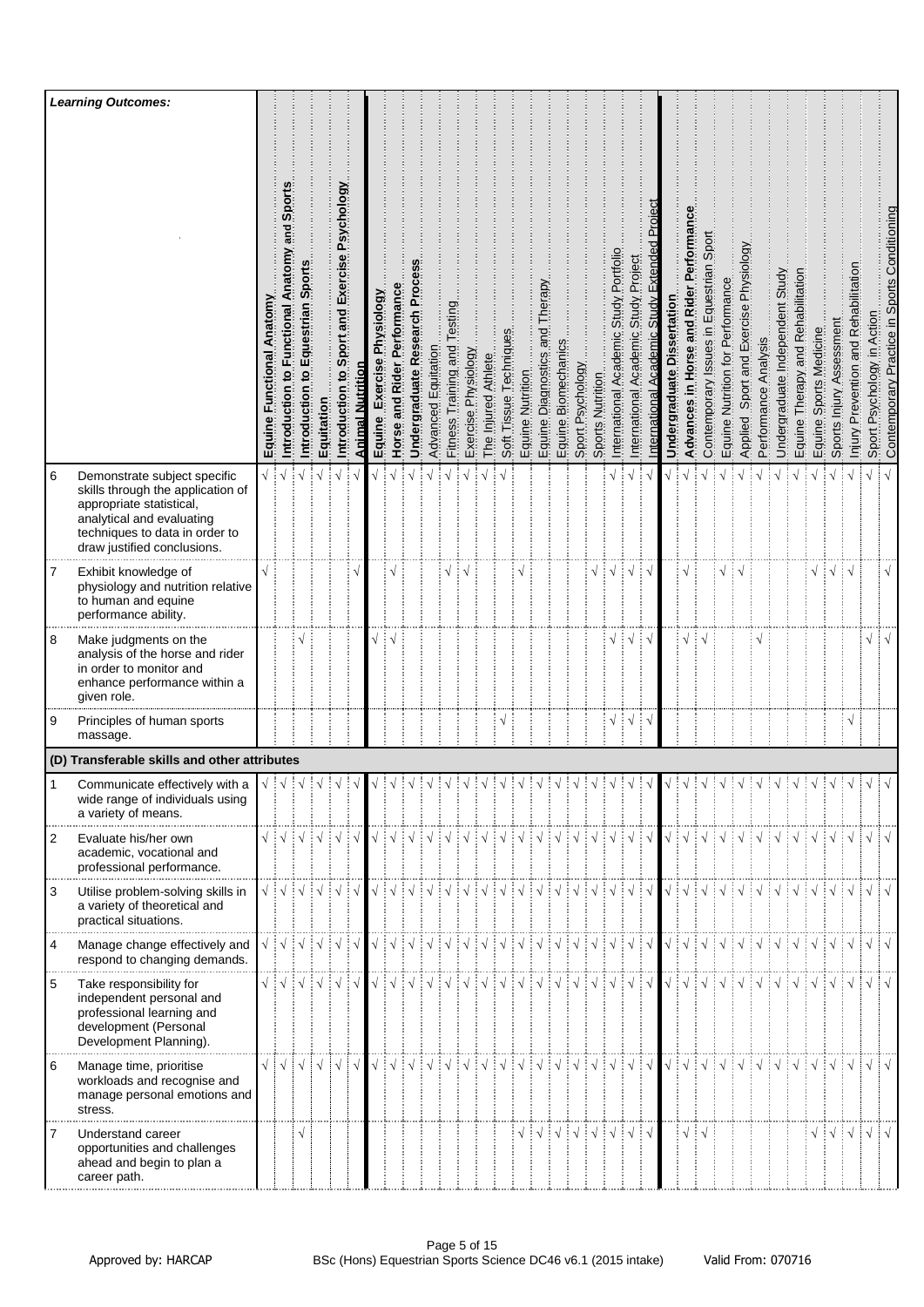|   | <b>Learning Outcomes:</b>                       | Anatomy<br>Functional<br>Equine | Sports<br>ត្ត<br>តូ<br>Anatomy<br>ntroduction to Functional | Sports<br>n to Equestrian<br>ntroductio | Equitation | Psychology<br>Introduction to Sport and Exercise | Animal Nutrition | Exercise Physiology<br>Equine | and Rider Performance<br>Horse | Undergraduate Research Process | Advanced Equitation | Testing<br>Training and<br>Fitness <sup>-</sup> | Exercise Physiology | The Injured Athlete | Techniques<br>Soft Tissue | Equine Nutrition | Equine Diagnostics and Therapy<br>Equine Diagnostics and Therapy | Equine Biomechanics | Sport Psychology | Sports Nutrition | International Academic Study Portfolio | Academic Study Project<br>International | <b>Academic Study Extended Project</b><br>nternational | ssertation<br>Undergraduate Di | Advances in Horse and Rider Performance | Contemporary Issues in Equestrian Sport | Equine Nutrition for Performance | Applied Sport and Exercise Physiology | Analysis<br>Performance | Undergraduate Independent Study | Therapy and Rehabilitation<br>Equine <sub>.</sub> | Sports Medicine<br>Equine | Sports Injury Assessment | Injury Prevention and Rehabilitation | Sport Psychology in Action | Contemporary Practice in Sports Conditioning |
|---|-------------------------------------------------|---------------------------------|-------------------------------------------------------------|-----------------------------------------|------------|--------------------------------------------------|------------------|-------------------------------|--------------------------------|--------------------------------|---------------------|-------------------------------------------------|---------------------|---------------------|---------------------------|------------------|------------------------------------------------------------------|---------------------|------------------|------------------|----------------------------------------|-----------------------------------------|--------------------------------------------------------|--------------------------------|-----------------------------------------|-----------------------------------------|----------------------------------|---------------------------------------|-------------------------|---------------------------------|---------------------------------------------------|---------------------------|--------------------------|--------------------------------------|----------------------------|----------------------------------------------|
| 8 | Information management skills,<br>eg IT skills. | V                               |                                                             |                                         |            | V                                                |                  |                               |                                |                                |                     |                                                 |                     |                     |                           |                  |                                                                  |                     |                  |                  |                                        |                                         |                                                        |                                |                                         |                                         |                                  |                                       |                         |                                 |                                                   |                           |                          |                                      |                            |                                              |
| 9 | Undertake an independent<br>research project.   |                                 |                                                             |                                         |            |                                                  |                  |                               |                                |                                |                     |                                                 |                     |                     |                           |                  |                                                                  |                     |                  |                  | $\sqrt{2}$                             |                                         | $\frac{1}{2}$                                          |                                |                                         |                                         |                                  |                                       | $\sqrt{4}$              |                                 |                                                   |                           |                          |                                      |                            |                                              |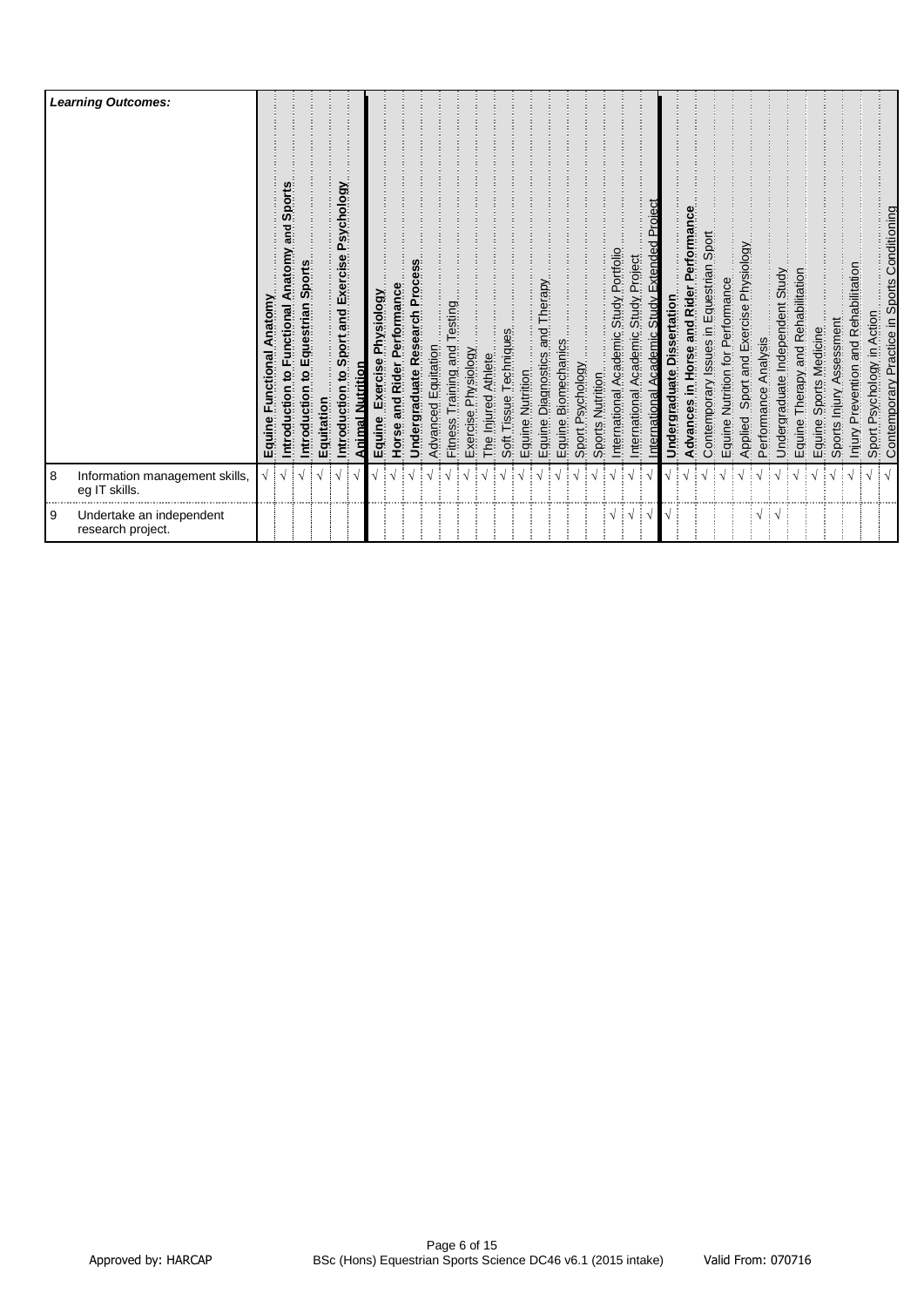# **Part 4: Student Learning and Student Support**

*Teaching and learning strategies to enable learning outcomes to be achieved and demonstrated* At UWE, Bristol there is a policy for a minimum average requirement of 12 hours/week contact time over the course of the full undergraduate programme. This contact time encompasses a range of face-to-face activities as described below. In addition a range of other learning activities will be embedded within the programme which, together with the contact time, will enable learning outcomes to be achieved and demonstrated.

On the BSc (Hons) Equestrian Sports Science programme, teaching is a mix of scheduled and independent sessions with an emphasis on supporting development of autonomous learning. Students will be expected to engage in a significant amount of independent study during this programme.

## *Scheduled learning*

Includes lectures, seminars, tutorials, project supervision, demonstration, practical classes and workshops; fieldwork; external visits; work based learning; supervised time in studio/workshop. Scheduled sessions may vary slightly depending on the module choices made.

## *Independent learning*

Includes hours engaged with essential reading, case study preparation, assignment preparation and completion etc. Scheduled sessions may vary slightly depending on the module choices made. Although there is no period of compulsory work placement within this programme, students will be given opportunities to engage in valuable industry experiences throughout their programme.

## *Virtual Learning Environment (VLE)*

This specification is supported by a VLE where students will be able to find all necessary module information. Direct links to information sources will also be provided from within the VLE.

## *International Academic Study*

Within this programme there is an opportunity to gain academic credit for a period of studying abroad. The student would be supported to identify an opportunity of interest, which may be with established College partners or by individual arrangement. All periods of study abroad would have to meet the College's requirements before enrolment on the International Academic Study opportunity modules.

#### *Careers*

To support learner's career preparations, careers personnel visit Hartpury on a regular basis and the students can use all the careers on line resources. Tutors will also offer subject specific careers advice through module sessions or individual tutorials. Careers Fairs are arranged periodically to allow students to engage directly with employers from the industry sector.

## **Description of any Distinctive Features**

The purpose of the programme is to provide a balanced vocational and academic study that is intellectually challenging, vocationally relevant, and provides a foundation for pursuing a career within the equine and sport industries. The programme has been designed to build on the competencies of a wide spectrum of students who should be capable of taking up appropriate positions of responsibility within the varied range of enterprises to be found operating within the equine and sport industries. It considers the horse and rider as an athletic partnership and as such there are modules in human and equine sports science.

In the Honours degree programme, academic knowledge and understanding will reinforce and support the development of practical skills to equip the student with the knowledge base and skills relevant to their employment and to the needs of employers. Core modules in level 1 provide the student with a basic understanding of science and anatomical concepts as well as developing investigative skills for research. This knowledge is expanded in the subsequent modules at level 2 with the option modules enabling the student to specialise in areas of particular interest to them.

The programme prepares graduates for the future needs of the equine sporting industry in the UK and abroad, the nature of the academic programmes gives students the opportunity to work within the industry during vacation periods which will be encouraged to add to their personal vocational and practical skills in addition to knowledge base.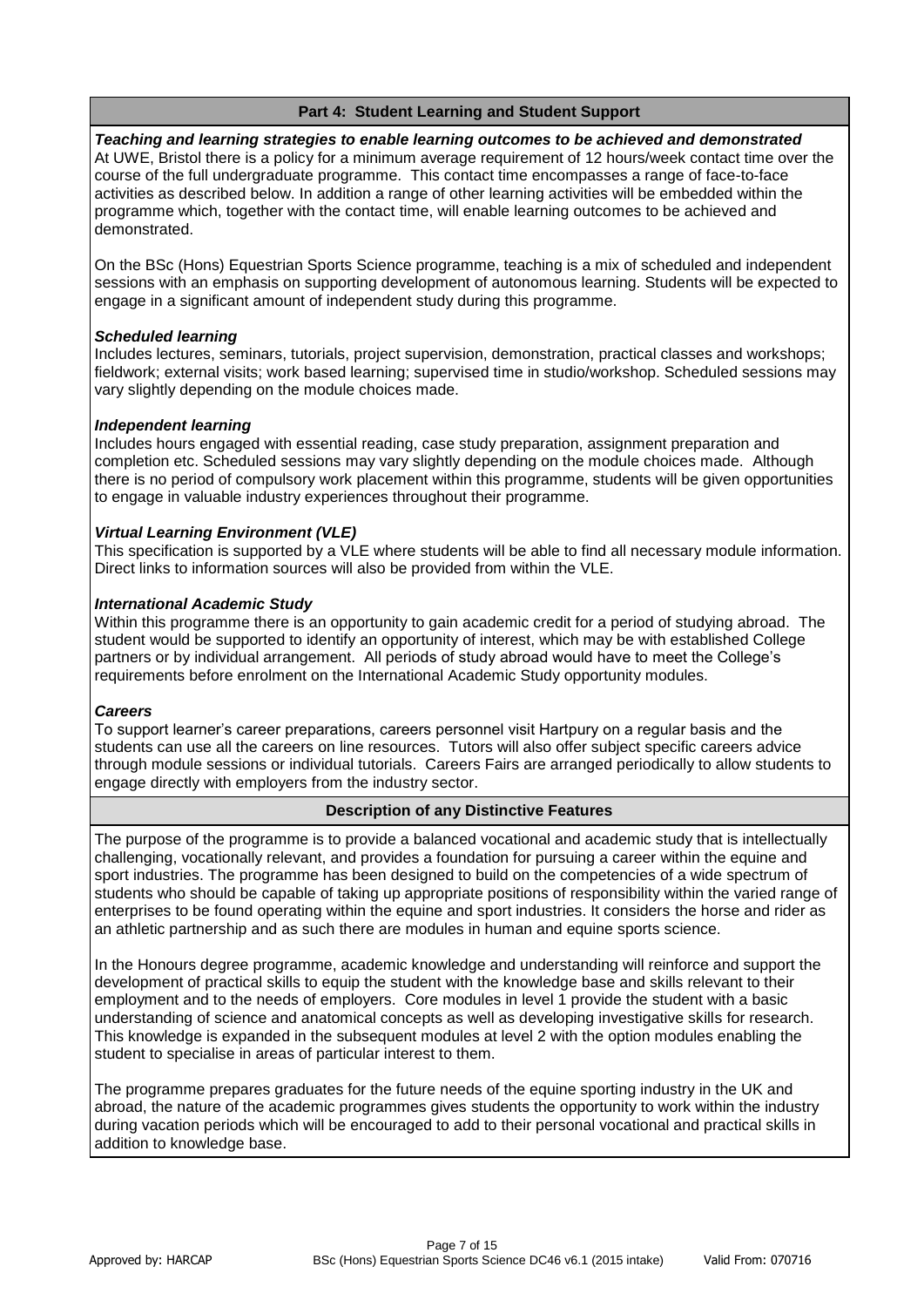This programme is distinctive in many features. It allows students to study sports science whilst considering equestrian sports their specialism. This unique design is facilitated by both equine and sport science staff that are actively researching performance subject areas supported by world class facilities. The facilities available to support the students learning and teaching experiences include a state of the art human performance laboratory, extensive sporting facilities (including the sports academy, power gym, multiple pitches, a sports rehabilitation suite, and cross training gyms) and expertise in all areas of human sports performance. In addition to this, unlike many sports science programmes, equestrian sports scientists will also have access to extensive world class equestrian facilities (Indoor Championship Equine Arena, Hartpury Equine Therapy Centre, three indoor and outdoor arenas, stabling for over 230 horses including 125 boxes for student DIY livery) both personally and as part of teaching facilities on this programme. The strength of the sport and equine facilities available to equestrian sports science students make this programme a unique learning experience for students who wish to study sports science and specialise in equestrian disciplines.

Overall, the programme combines the development of knowledge via teaching, research and practical skills, to develop a graduate who can make an effective contribution to the equine and sporting industries. It is hoped that the balance of skills developed on this applied science programme.

This programme offers the opportunity for students to undertake an approved Exchange Programme, for an agreed period (one/two semesters), of overseas study at a higher education institution studying modules appropriate to their programme aims and which have been pre-approved by the Programme Manager. The Exchange Programme is dependent on an approved agreement between Hartpury College and an approved International Institution for BSc (Hons) Equestrian Sports Science.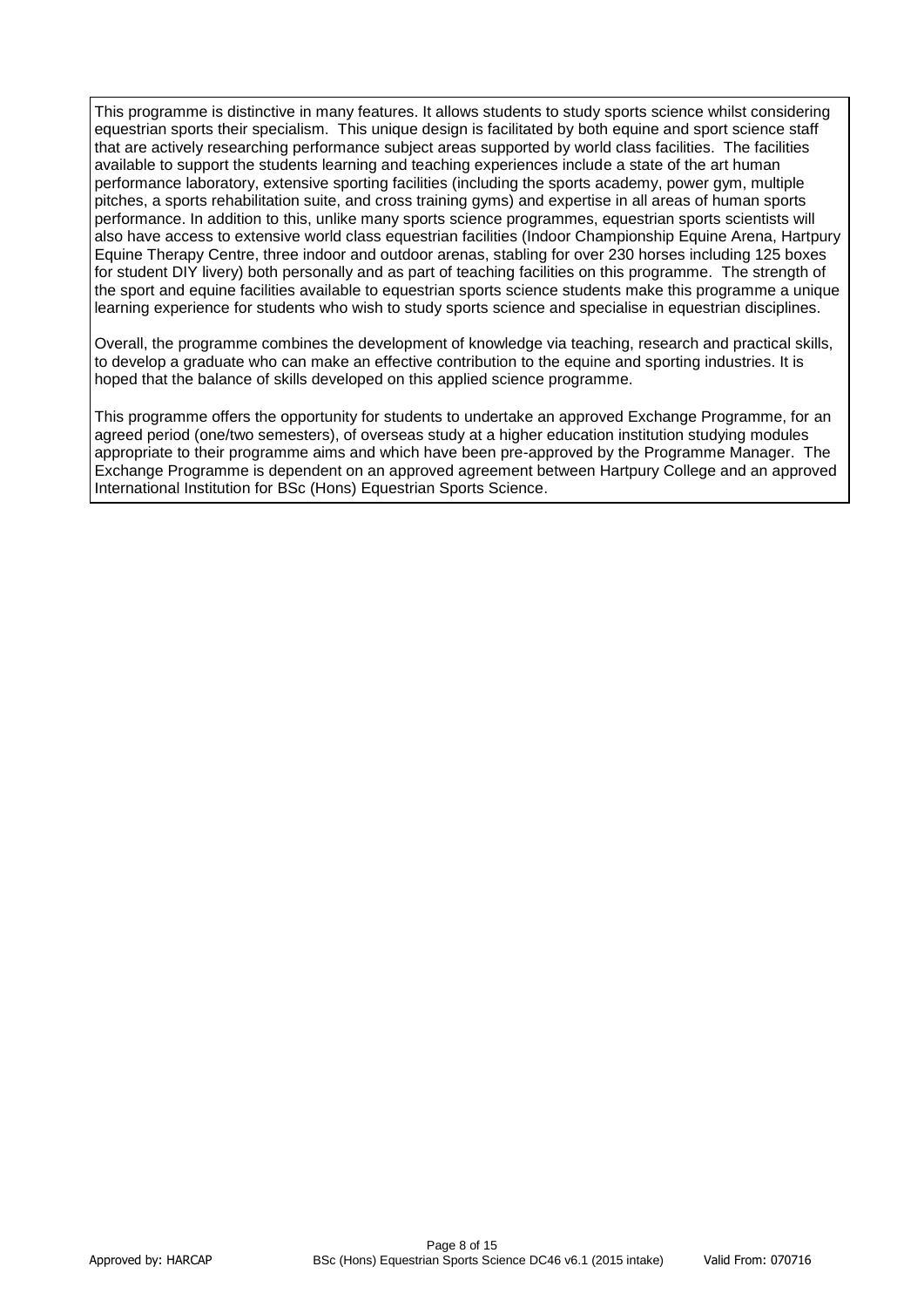## **Part 5: Assessment**

Approved variant to University **Academic Regulations and Procedures** 

#### **Assessment Strategy**

Assessment strategy to enable the learning outcomes to be achieved and demonstrated:

Module assessments are designed to apply the knowledge and experience gained from a wide range of learning opportunities to a real world context using a range of skills.

In line with the College's commitment to facilitating equal opportunities, a student may apply for alternative means of assessment if appropriate. Each application will be considered on an individual basis taking into account learning and assessment needs. For further information regarding this please refer to the VLE.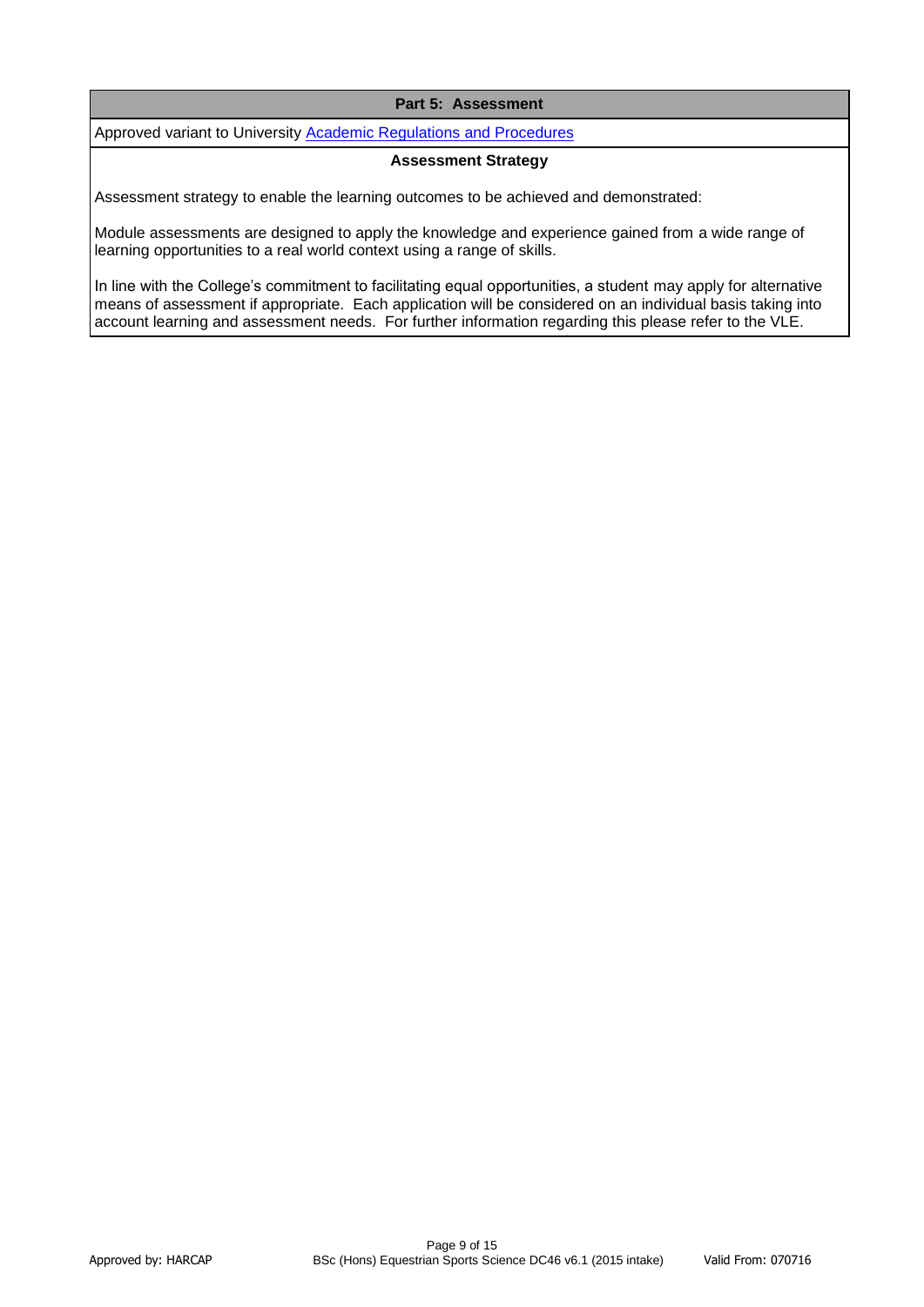|                                      |                                                                                                                                                                                        |                               |                           | <b>Assessment Map</b> |                |                                |                                        |                    |                  |              |            |
|--------------------------------------|----------------------------------------------------------------------------------------------------------------------------------------------------------------------------------------|-------------------------------|---------------------------|-----------------------|----------------|--------------------------------|----------------------------------------|--------------------|------------------|--------------|------------|
|                                      | The programme encompasses a range of <b>assessment methods</b> including; essays, posters, presentations,<br>written examinations. These are detailed in the following assessment map: |                               |                           |                       |                |                                |                                        |                    |                  |              |            |
|                                      | Assessment Map for BSc (Hons) Equestrian Sports Science                                                                                                                                |                               |                           |                       |                |                                |                                        |                    |                  |              |            |
|                                      |                                                                                                                                                                                        |                               |                           |                       |                |                                | Type of Assessment*                    |                    |                  |              |            |
|                                      |                                                                                                                                                                                        | <b>Unseen Written</b><br>Exam | Open Book Written<br>Exam | In-class Written Test | Practical Exam | Practical Skills<br>Assessment | Oral assessment<br>and/or presentation | Written Assignment | Report / Project | Dissertation | Portfolio  |
| <b>Compulsory</b>                    | <b>Equine Functional Anatomy</b>                                                                                                                                                       | A(40)                         |                           |                       |                |                                |                                        |                    |                  |              | B(60)      |
| <b>Modules</b><br>Level 1            | Introduction to Functional Anatomy<br>and Sports Biomechanics                                                                                                                          |                               |                           |                       |                |                                | A (50)                                 |                    |                  |              | B(50)      |
|                                      | Introduction to Equestrian Sports                                                                                                                                                      |                               | A (50)                    |                       |                |                                |                                        | B (70)             |                  |              |            |
|                                      | Equitation                                                                                                                                                                             | A (50)                        |                           |                       |                |                                |                                        | B (50)             |                  |              |            |
|                                      | Introduction to Sport and Exercise<br>Psychology                                                                                                                                       | A (50)                        |                           |                       |                |                                |                                        | B(50)              |                  |              |            |
|                                      | <b>Animal Nutrition</b>                                                                                                                                                                | A (50)                        |                           |                       |                |                                |                                        |                    | B(50)            |              |            |
| <b>Compulsory</b>                    | Equine Exercise Physiology                                                                                                                                                             | A (36)                        |                           |                       |                |                                | A(24)                                  | B(40)              |                  |              |            |
| <b>Modules</b><br>Level <sub>2</sub> | Horse and Rider Performance                                                                                                                                                            |                               |                           |                       |                |                                |                                        |                    | A<br>(100)       |              |            |
|                                      | Undergraduate Research Process                                                                                                                                                         |                               |                           |                       |                |                                |                                        |                    | A                |              |            |
|                                      |                                                                                                                                                                                        |                               |                           |                       |                |                                |                                        |                    | (100)            |              |            |
| <b>Optional</b><br><b>Modules</b>    | <b>Advanced Equitation</b>                                                                                                                                                             | A (50)                        |                           |                       |                |                                |                                        | B(50)              |                  |              |            |
| Level <sub>2</sub>                   | <b>Fitness Training and Testing</b><br>Exercise Physiology                                                                                                                             | A (50)<br>A (50)              |                           |                       | B(50)          |                                |                                        |                    | B(50)            |              |            |
|                                      | The Injured Athlete                                                                                                                                                                    |                               | A                         |                       |                |                                |                                        |                    |                  |              |            |
|                                      |                                                                                                                                                                                        |                               | (100)                     |                       |                |                                |                                        |                    |                  |              |            |
|                                      | Soft Tissue Techniques                                                                                                                                                                 | A(30)                         |                           |                       | B (70)         |                                |                                        |                    |                  |              |            |
|                                      | <b>Equine Nutrition</b>                                                                                                                                                                | A<br>(100)                    |                           |                       |                |                                |                                        |                    |                  |              |            |
|                                      | <b>Equine Diagnostics and Therapy</b>                                                                                                                                                  | A (75)                        |                           | A (25)                |                |                                |                                        |                    |                  |              |            |
|                                      | Equine Biomechanics                                                                                                                                                                    |                               | A (50)                    |                       |                |                                |                                        | B(50)              |                  |              |            |
|                                      | Sport Psychology                                                                                                                                                                       |                               |                           |                       |                |                                |                                        |                    |                  |              | A<br>(100) |
|                                      | <b>Sports Nutrition</b>                                                                                                                                                                | A(40)                         |                           |                       |                |                                |                                        | B(60)              |                  |              |            |
| <b>Compulsory</b><br><b>Modules</b>  | Undergraduate Dissertation                                                                                                                                                             |                               |                           |                       |                |                                |                                        |                    |                  | A<br>(100)   |            |
| Level 3                              | Advances in Horse & Rider<br>Performance                                                                                                                                               |                               |                           |                       |                |                                | A(60)                                  | B(40)              |                  |              |            |
| <b>Optional</b><br><b>Modules</b>    | Contemporary Issues in<br><b>Equestrian Sport</b>                                                                                                                                      |                               |                           |                       |                |                                | B(25)                                  | B (75)             |                  |              |            |
| Level 3                              | <b>Equine Nutrition for Performance</b>                                                                                                                                                | Α<br>(100)                    |                           |                       |                |                                |                                        |                    |                  |              |            |
|                                      | <b>Applied Sport and Exercise</b><br>Physiology                                                                                                                                        |                               |                           |                       |                | A<br>(100)                     |                                        |                    |                  |              |            |
|                                      | Performance Analysis                                                                                                                                                                   |                               |                           |                       |                |                                | A                                      |                    |                  |              |            |
|                                      |                                                                                                                                                                                        |                               |                           |                       |                |                                | (100)                                  |                    |                  |              |            |
|                                      | Undergraduate Independent Study                                                                                                                                                        |                               |                           |                       |                |                                |                                        |                    | A<br>(100)       |              |            |
|                                      | Equine Therapy and Rehabilitation                                                                                                                                                      |                               | A<br>(100)                |                       |                |                                |                                        |                    |                  |              |            |
|                                      | Equine Sports Medicine                                                                                                                                                                 | A(50)                         |                           |                       |                |                                |                                        | B(50)              |                  |              |            |
|                                      | Injury Prevention and<br>Rehabilitation                                                                                                                                                |                               |                           |                       |                |                                | A (50)                                 | B(50)              |                  |              |            |
|                                      | Sports Injury Assessment                                                                                                                                                               |                               |                           |                       |                |                                | A<br>(100)                             |                    |                  |              |            |

 $\mathbf{r}$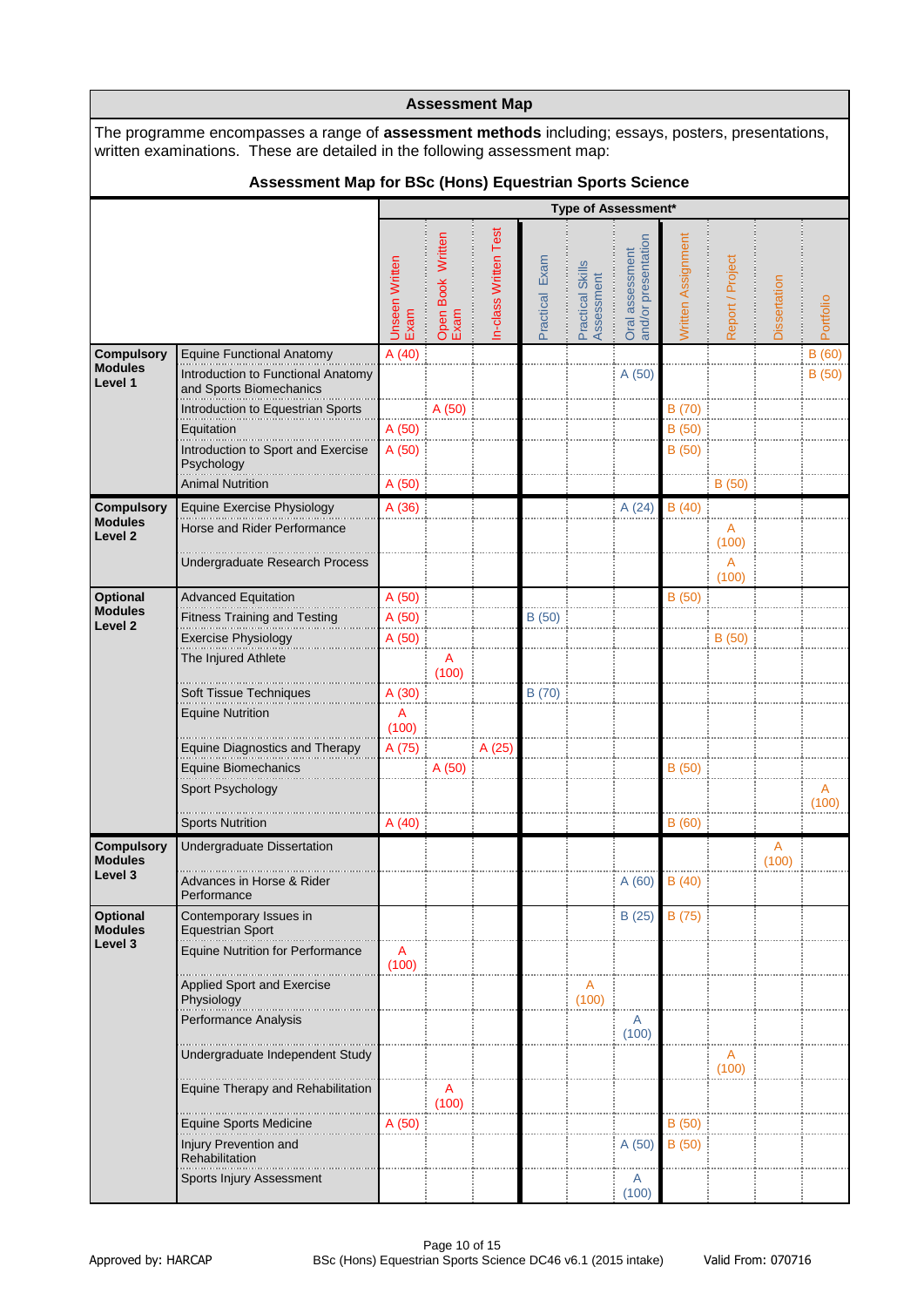|                                                                                                                                          |                        |                                        |                                |                   | <b>Type of Assessment*</b>                   |                                                              |                              |                     |              |            |
|------------------------------------------------------------------------------------------------------------------------------------------|------------------------|----------------------------------------|--------------------------------|-------------------|----------------------------------------------|--------------------------------------------------------------|------------------------------|---------------------|--------------|------------|
|                                                                                                                                          | Unseen Written<br>Exam | Written<br><b>Book</b><br>Open<br>Exam | Test<br>Written<br>-class<br>≘ | Exam<br>Practical | <b>Skills</b><br>ssessment<br>Practical<br>◀ | presentation<br>assessment<br>$\overline{5}$<br>Oral<br>and/ | Assignment<br><b>Nritten</b> | / Project<br>Report | Dissertation | Portfolio  |
| Sports Psychology in Action                                                                                                              |                        |                                        |                                |                   |                                              |                                                              | A<br>(100)                   |                     |              |            |
| Contemporary Practice in Sports<br>Conditioning                                                                                          |                        |                                        |                                |                   |                                              |                                                              |                              |                     |              | A<br>(100) |
| *Assessment should be shown in terms of either Written Exams, Practical exams, or Coursework as indicated by the colour coding<br>above. |                        |                                        |                                |                   |                                              |                                                              |                              |                     |              |            |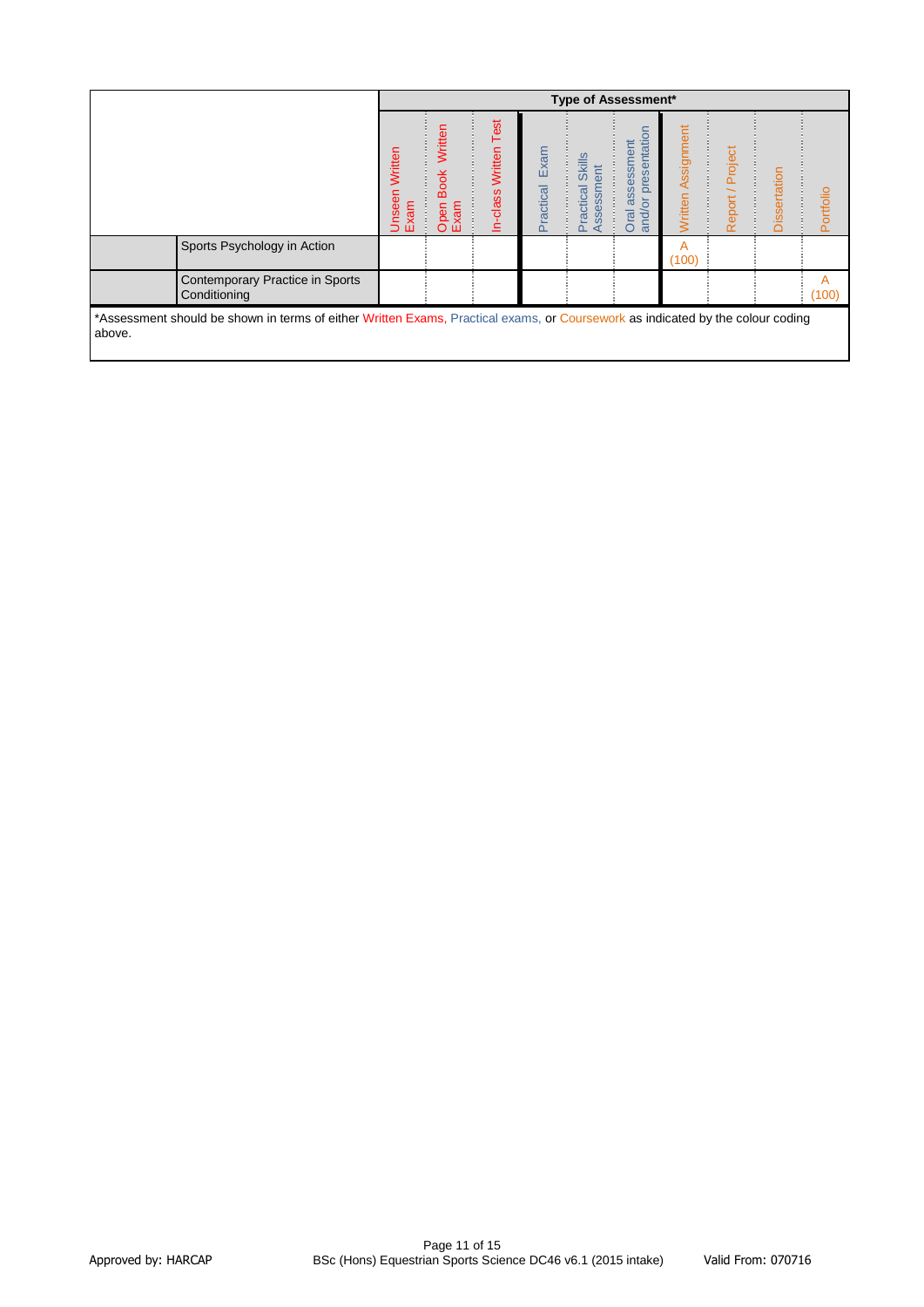|                          |                           |                                                                                                                                                                                                                                                                                                                           | Part 6: Programme Structure                                                                                                                                                                                                                                                                                                                                                                                                                                                                                                                                                                                                                                                                                  |                                                                                                                                                                                                                                                                                                                                                                                                                                                                                                                               |
|--------------------------|---------------------------|---------------------------------------------------------------------------------------------------------------------------------------------------------------------------------------------------------------------------------------------------------------------------------------------------------------------------|--------------------------------------------------------------------------------------------------------------------------------------------------------------------------------------------------------------------------------------------------------------------------------------------------------------------------------------------------------------------------------------------------------------------------------------------------------------------------------------------------------------------------------------------------------------------------------------------------------------------------------------------------------------------------------------------------------------|-------------------------------------------------------------------------------------------------------------------------------------------------------------------------------------------------------------------------------------------------------------------------------------------------------------------------------------------------------------------------------------------------------------------------------------------------------------------------------------------------------------------------------|
| time student, including: |                           |                                                                                                                                                                                                                                                                                                                           | This structure diagram demonstrates the student journey from Entry through to Graduation for a typical full                                                                                                                                                                                                                                                                                                                                                                                                                                                                                                                                                                                                  |                                                                                                                                                                                                                                                                                                                                                                                                                                                                                                                               |
| 1<br>2<br>3              |                           | level and credit requirements<br>interim award requirements<br>module diet, including compulsory and optional modules                                                                                                                                                                                                     |                                                                                                                                                                                                                                                                                                                                                                                                                                                                                                                                                                                                                                                                                                              |                                                                                                                                                                                                                                                                                                                                                                                                                                                                                                                               |
| <b>ENTRY</b>             |                           | <b>Compulsory Modules</b>                                                                                                                                                                                                                                                                                                 | <b>Optional Modules</b>                                                                                                                                                                                                                                                                                                                                                                                                                                                                                                                                                                                                                                                                                      | <b>Interim Awards</b>                                                                                                                                                                                                                                                                                                                                                                                                                                                                                                         |
|                          | Year <sub>1</sub>         | <b>Equine Functional Anatomy</b><br>(UIEXN8-30-1)<br>Introduction to Functional Anatomy<br>and Sports Biomechanics<br>(UISXL8-30-1)<br>Introduction to Equestrian Sports<br>(UIEXN7-30-1)<br>Equitation (UIEXN6-15-1)<br>Introduction to Sport and Exercise<br>Psychology (UISXLE-15-1)<br>Animal Nutrition (UINXK5-15-1) |                                                                                                                                                                                                                                                                                                                                                                                                                                                                                                                                                                                                                                                                                                              | Cert HE Equestrian Sports Science<br>Requirements: 120 credits at level 0<br>or above of which not less than 100<br>are at level 1 or above.<br><b>DipHE Equestrian Sports Science</b><br>Credit Requirements: 240 credits at<br>level 0 or above of which not less<br>than 210 are at level 1 or above and<br>not less than 90 at level 2 or above.                                                                                                                                                                          |
|                          | $\mathbf{\Omega}$<br>Year | Equine Exercise Physiology<br>(UIEXRG-30-2)<br>Horse and Rider Performance<br>(UIEXRH-30-2)<br>Undergraduate Research Process<br>(UINXU5-15-2)                                                                                                                                                                            | Students are normally required to<br>select 45 credits from the optional<br>modules listed below:<br>Advanced Equitation (UIEXR5-15-2)<br><b>Fitness Training and Testing</b><br>(UISXRU-15-2)<br>Exercise Physiology (UISXSB-15-2)<br>The Injured Athlete (UISXSD-15-2)<br>Soft Tissue Techniques<br>(UISXSC-15-2)<br>Equine Nutrition (UIEXRC-15-2)<br>Equine Diagnostics & Therapy<br>(UIEXR9-15-2)<br>Equine Biomechanics (UIEXR8-15-2)<br>Sport Psychology (UISXRV-15-2)<br>Sports Nutrition (UISXS9-15-2)<br>International Academic Study<br>Portfolio (UINXRP-15-2)<br>International Academic Study Project<br>(UINXRQ-30-2)<br>International Academic Study<br>Extended Project (UINXRR-45-2)        | <b>BSc Equestrian Sports Science</b><br>Credit Requirements: 300 credits at<br>level 0 or above of which not less<br>than 270 are at level 1 or above, not<br>less than 150 at level 2 or above and<br>not less than 60 at level 3 or above.<br><b>TARGET AWARD</b><br>BSc (Hons) Equestrian Sports<br>Science<br>Credit Requirements: 360 credits at<br>level 0 or above of which not less<br>than 300 are at level 1 or above, not<br>less than 210 are at level 2 or above<br>and not less than 90 at level 3 or<br>above. |
|                          | S<br>Year                 | Undergraduate Dissertation<br>(UINV3R-45-3)<br>Advances in Horse and Rider<br>Performance (UIEV4G-30-3)                                                                                                                                                                                                                   | Students are normally required to<br>select 45 credits from the optional<br>modules listed below:<br>Contemporary Issues in Equestrian<br>Sport (UIEV4H-15-3)<br><b>Equine Nutrition for Performance</b><br>(UIEV4M-15-3)<br>Applied Sport and Exercise<br>Physiology (UISV3T-15-3)<br>Performance Analysis (UISV45-15-3)<br>Undergraduate Independent Study<br>(UINV3M-15-3)<br>Equine Therapy and Rehabilitation<br>(UIEV4P-15-3)<br>Equine Sports Medicine (UIEV4N-15-<br>3)<br>Injury Prevention and Rehabilitation<br>(UISV3X-15-3)<br>Sport Psychology in Action (UISV4A-<br>$(15-3)$<br>Contemporary Practice in Sports<br>Conditioning (UISV3W-15-3)<br>Sports Injury Assessment (UISV4D-<br>$15-3)$ |                                                                                                                                                                                                                                                                                                                                                                                                                                                                                                                               |
| <b>GRADUATION</b>        |                           |                                                                                                                                                                                                                                                                                                                           |                                                                                                                                                                                                                                                                                                                                                                                                                                                                                                                                                                                                                                                                                                              |                                                                                                                                                                                                                                                                                                                                                                                                                                                                                                                               |

# **Part Time:**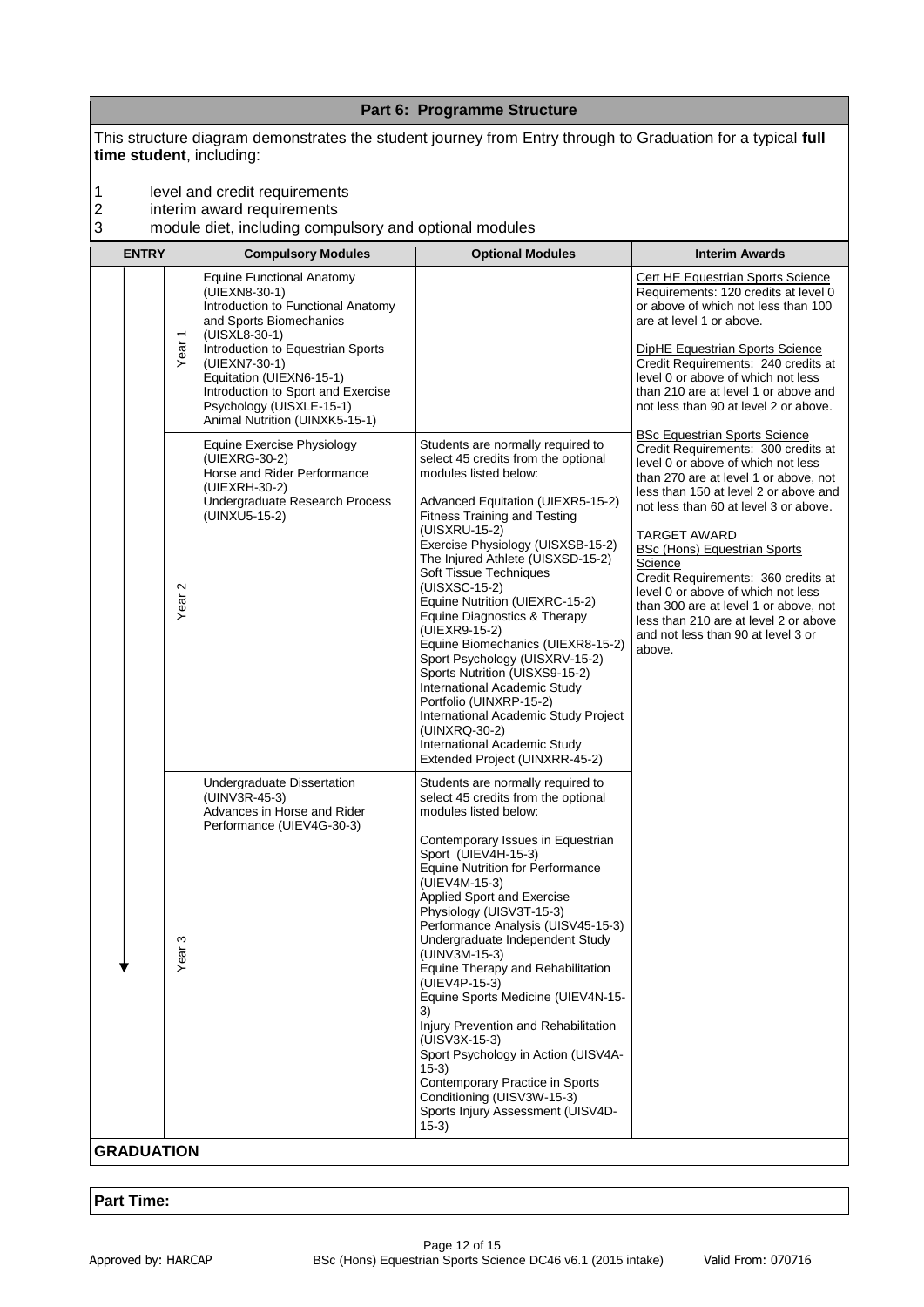There are a number of routes that a part time student can take to graduate, this can be done depending on student requirements, hence production of a specific map will depend on an individual student basis.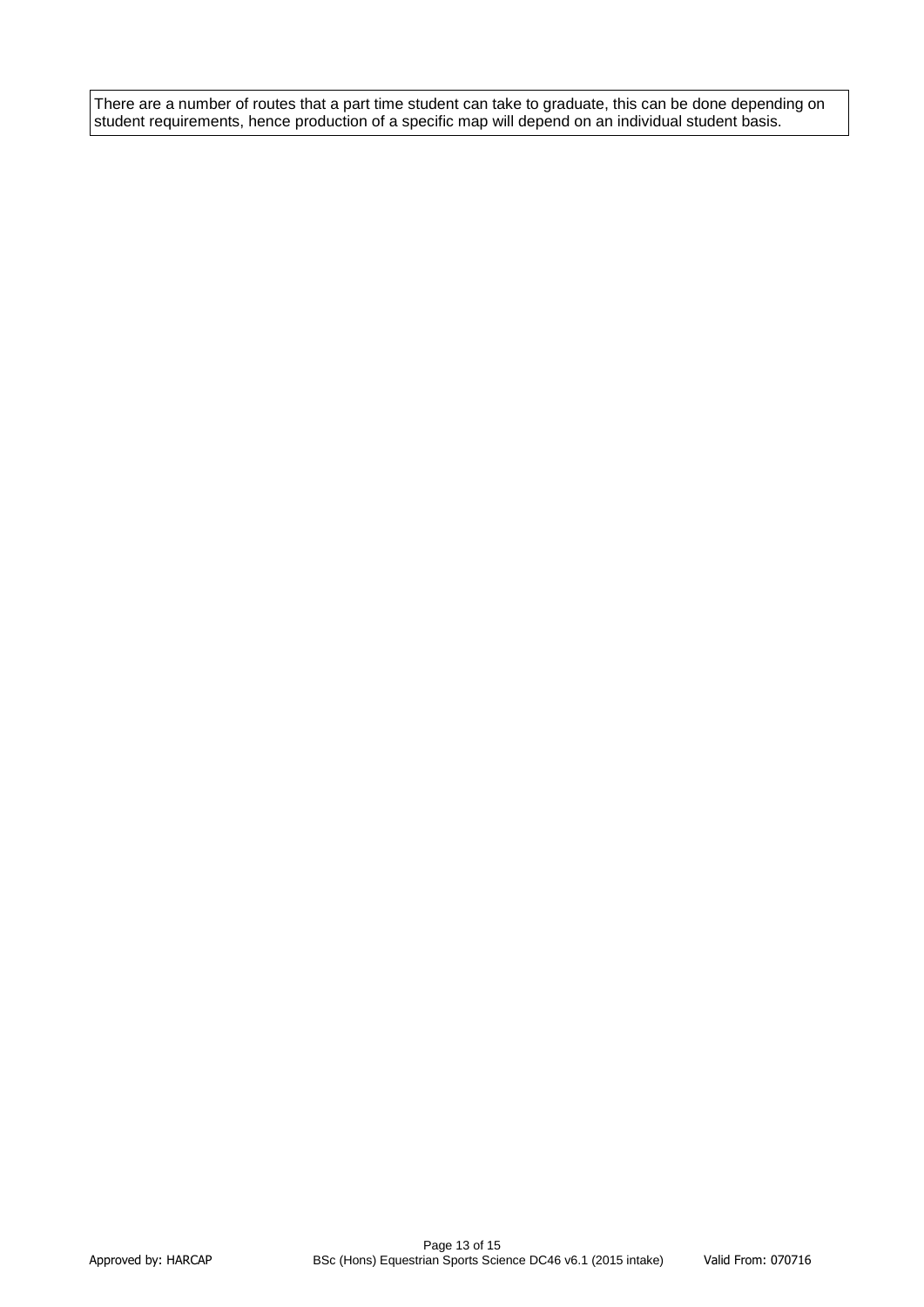# **Part 7: Entry Requirements**

The University's Standard Entry Requirements apply with the following additions/exceptions\*:

Applicants must provide evidence which demonstrates to the University's satisfaction that they can benefit from study at honours degree level and are likely to achieve the required standard. Applicants will have achieved five subjects including English, Mathematics and Science at GCSE grades A-C, or equivalent and current UCAS Tariff Points, or equivalent. Applicants will have achieved tariff points as appropriate for the year of entry, which for the academic year 2013/14 was 280 tariff points.

We also welcome applicants from a diverse range of backgrounds who do not have the entry requirements outlined above. The university will consider applicants on the basis of evidence of personal, professional and educational experience which indicates an applicant's ability to meet the demands of an undergraduate degree programme. Applicants with non-standard entry criteria will be reviewed on an individual basis. This will take the form of an individual interview with members of the programme team and possibly the completion of a set task such as a written assignment.

Applicants whose first language is not English must also gain a minimum IELTS score of 6.0 prior to entry onto the programme.

## **Part 8: Reference Points and Benchmarks**

**QAA Subject Benchmark Statements:**

#### *Agriculture, Forestry, Agricultural Sciences, Food Sciences and Consumer Sciences; Hospitality, Sport, Leisure and Tourism*

Relevant QAA subject Benchmark Statements have informed the characteristics of the subject matter and curriculum development of the programme, the programme learning outcomes and the attributes that a graduate of this programme should be able to demonstrate.

## *Code of Practice for the Assurance of Academic Quality and Standards in Higher Education: Placement Learning (QAA UK Quality Code)*

Has been used to define the minimum level of achievement that students need to achieve to succeed on this programme and achieve the qualification. It has also been used to inform the academic quality of the programme and enhance the quality of the learning opportunities and the assessment methods used to measure achievement on the programme.

## *The Framework for Higher Education Qualifications in England Wales and Northern Ireland (QAA 2008)*

Has been used to ensure that the programme develops students and ensures they meet level 6 criteria ensuring that students are able to evaluate evidence, arguments and assumptions, to reach sound judgements and communicate them effectively.

## *University Teaching and Learning Policies: University of the West of England Learning and Teaching Strategy (2020)*

Have been used to ensure that the quality of learning, teaching and assessment on this programme adheres to the university's frame work of academic regulations, procedures and working practices that enable the assurance of academic standards. The University's Policy on Word Count has also been used to inform the assessment strategy stated in Part 5 of this document and is detailed on the module descriptors.

## *University of the West of England 2020 Strategy*

Has been used in designing this programme to ensure that the programme is: learning-centred; underpinned by sound health and safety practices and informed by research and professional practice; inclusive, flexible and accessible, exemplified in particular by the part-time and accelerated study routes; and, provides a diverse assessment diet. Furthermore, the programme aims to produce graduates who: know and value themselves as open-minded, reflective and inter-dependent learners, and participants, employees, selfemployed professionals and entrepreneurs in global settings and as global citizens; and, reflect on their own learning and practice, who value others as collaborators in their learning and its exchange.

Assessment within the programme: is an integral part of a dynamic learning and teaching process and not separate from it; plays a key part in the rigorous setting and maintaining of academic standards; provides all students with the entitlement to parity of treatment; makes no distinction between different modes of study;